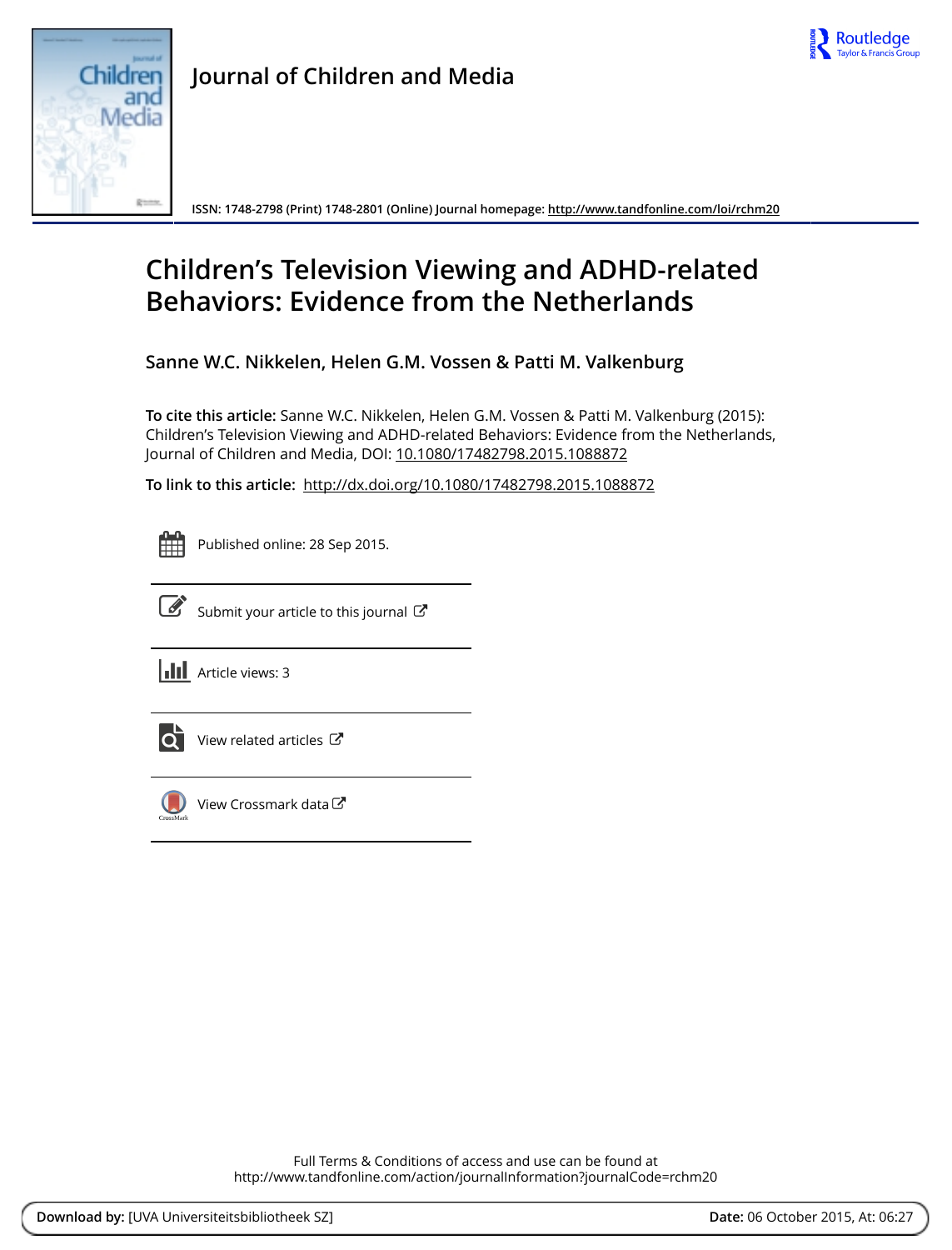# CHILDREN'S TELEVISION VIEWING AND ADHD-RELATED BEHAVIORS: EVIDENCE FROM THE NETHERLANDS

# Sanne W.C. Nikkelen, Helen G.M. Vossen and Patti M. Valkenburg

This study examined how ADHD-related behaviors are associated with children's overall amount of television viewing, specific content viewing (i.e. violent/scary and educational), and attention and arousal responses when viewing television. Additionally, it explored the moderating role of children's sex in these relationships. To address these aims, parents of 865 Dutch children (3–7 years) completed a survey measuring ADHD-related behaviors and kept four-day television diaries. We found that ADHD-related behaviors were not associated with overall viewing nor with violent/scary content viewing. These relationships, however, were moderated by sex. Further analyses of these moderations revealed a positive trend between ADHD-related behaviors and overall and violent/scary content viewing for boys only. ADHD-related behaviors were not related to educational content viewing. Furthermore, ADHD-related behaviors were related to more arousal when viewing television, regardless of content, and less attention to overall and educational television. We did not find sex differences in arousal and attention responses.

KEYWORDS ADHD; ADHD-related behaviors; television; content; arousal; attention

The past decades have witnessed an increased research interest in the potential relationship between television viewing and attention-deficit/hyperactivity disorder (ADHD). ADHD is a developmental disorder typified by a combination of inattention, hyperactivity, and impulsivity (The Diagnostic and Statistical Manual of Mental Disorders, 5th ed. [DSM-V], American Psychiatric Association, [2013](#page-17-0)). Although ADHD has traditionally been viewed as a categorical disorder, its behaviors are often considered as existing on a continuum (e.g. Larsson, Anckarsater, Råstam, Chang, & Lichtenstein, [2012](#page-18-0)), which is a perspective we adopt in this study. We will refer to this behavioral continuum as ADHD-related behaviors.

A recent meta-analysis yielded a small but positive relationship  $(r = .12)$  between television viewing and ADHD-related behaviors (Nikkelen, Valkenburg, Huizinga, & Bushman, [2014\)](#page-18-0). However, although informative, this meta-analysis revealed several areas that need further research attention. First, the majority of existing studies have only investigated overall television use without distinguishing between different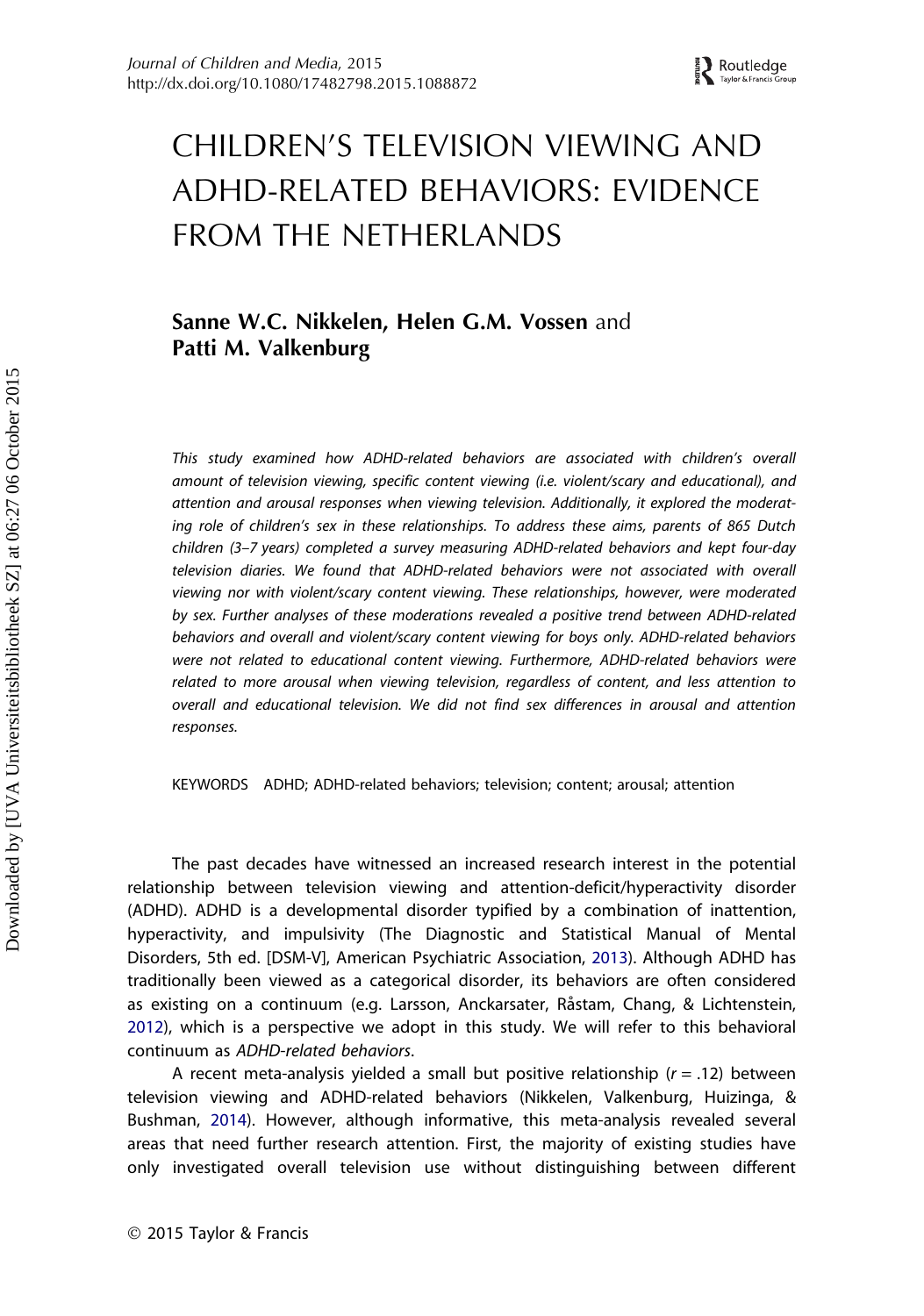content types. As a result, we still largely lack knowledge about the relationship between specific content viewing and ADHD-related behaviors. Second, most existing studies have been conducted among children in middle childhood or adolescence (e.g. Ferguson, [2011](#page-17-0); Gentile, Swing, Lim, & Khoo, [2012](#page-17-0)). As such, little is known about the relationship between ADHD-related behaviors and television viewing in early childhood, the age period during which ADHD-related behaviors typically develop (Polanczyk et al., [2010](#page-19-0)).

Third, we lack knowledge about how ADHD-related behaviors are related to children's specific responses to television. For example, it is plausible to assume that ADHD-related behaviors are associated with less attention and more arousal during television viewing. Knowledge about these specific responses may help generate hypotheses about the underlying mechanisms of the television–ADHD relationship (Valkenburg & Peter, [2013\)](#page-19-0). Fourth and finally, although previous research acknowledges the influence of children's sex on their television viewing preferences (Valkenburg & Cantor, [2000](#page-19-0); Valkenburg & Janssen, [1999](#page-19-0)) and ADHD-related behaviors (Froehlich et al., [2007;](#page-17-0) Rajendran et al., [2013](#page-19-0)), the possible moderating effect of sex is largely ignored in empirical studies.

This study addresses the aforementioned issues by conducting a comprehensive survey and television diary study among children in early childhood (i.e. ages 3–7). The television diary enables us to closely examine what content children actually watch and how they respond to that content. Specifically, we aim to examine how ADHD-related behaviors are associated with children's overall amount of television viewing, viewing of different content (i.e. violent/scary and educational television), and their attention and arousal while watching television. In addition, we will explore the moderating role of children's sex in these relationships.

# ADHD-related Behaviors and Television Use

It has been theorized that ADHD-related behaviors are associated with increased overall television viewing, for three reasons (Acevedo-Polakovich, Lorch, & Milich, [2007\)](#page-16-0). First, children high in ADHD-related behaviors typically experience peer difficulties (Hoza, [2007](#page-18-0)) and may thus engage in more solitary play activities, such as watching television. Second, because ADHD-related behaviors are associated with parenting stress and parent-child conflict (Johnston & Mash, [2001\)](#page-18-0), parents may be less restrictive in their children's television use to enjoy some stress- and conflict-free time. Third, because children with high ADHD-related behaviors often experience educational difficulties (e.g. getting low grades, Loe & Feldman, [2007](#page-18-0)), they may be less motivated to do homework or to engage in educational play activities and thus spend more time viewing television. We therefore expect that high ADHD-related behaviors will be related to more television viewing overall.

Aside from overall television viewing, it is often argued that ADHD-related behaviors are associated with a preference for arousing (e.g. violent or scary) content (e.g. Miller et al., [2007\)](#page-18-0), because it induces physiological arousal (Fleming & Rickwood, [2001](#page-17-0); Gilissen, Koolstra, van IJzendoorn, Bakermans-Kranenburg, & van der Veer, [2007\)](#page-17-0). ADHD has been linked to low baseline arousal levels (Lazzaro et al., [1999](#page-18-0)) and to subsequent stimulation-seeking behaviors as a way to increase arousal to an optimal level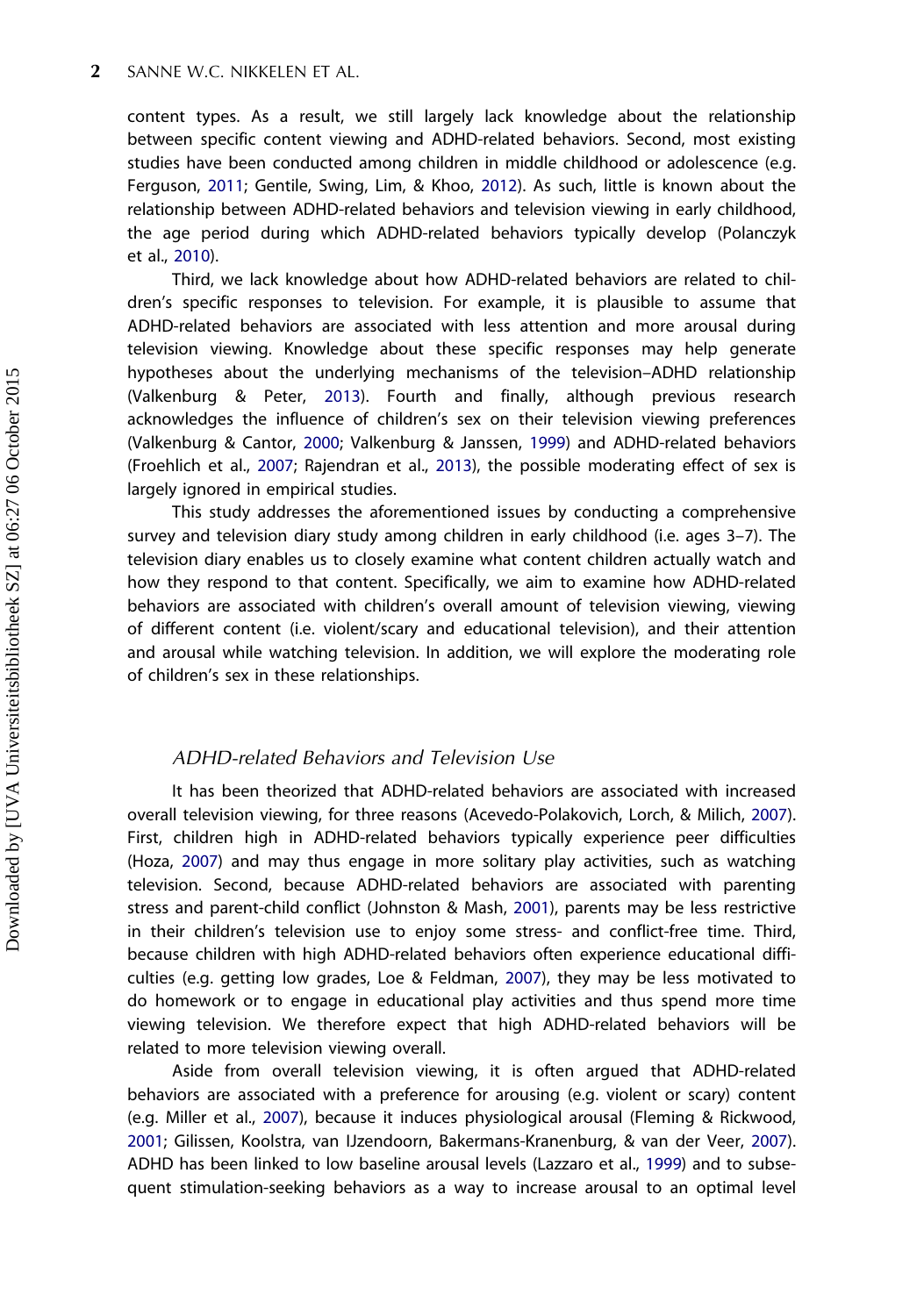(optimal stimulation theory, Zentall & Zentall, [1983\)](#page-20-0). Children with high ADHD-related behaviors may therefore be more drawn to arousing television content. In this study, we specifically focus on violent and scary content because frequent exposure to such content has been linked with negative outcomes (e.g. Anderson et al., [2010;](#page-17-0) Valkenburg, Cantor, & Peeters, [2000\)](#page-19-0). Indeed, the meta-analysis of Nikkelen, Valkenburg et al. ([2014](#page-18-0)) showed a positive relationship between ADHD-related behaviors and violent media use. However, only two of the included studies measuring violent media use were conducted in young children (Knezevic, [2009;](#page-18-0) Zimmerman & Christakis, [2007\)](#page-20-0), which were inconclusive about whether or not violent media use and ADHD-related behaviors are related in this age group. Because violent and scary content are both considered arousing, and because these types of content often overlap (Cantor & Nathanson, [1996](#page-17-0)), in this study, we conceptualize arousing content as content that is classified as violent and/or scary (referred to as violent/scary content). We expect that ADHD-related behaviors are positively associated with the amount of violent/scary television content viewing.

Furthermore, it is conceivable that ADHD-related behaviors are associated with less viewing of educational television content. Educational content tends to be slower paced (McCollum & Bryant, [2003\)](#page-18-0), thereby inducing relatively little arousal. Therefore, educational content may be less appealing to children high in ADHD-related behaviors. This would be of concern because children with high ADHD-related behaviors often experience educational difficulties (Loe & Feldman, [2007\)](#page-18-0) and could take advantage from any extra learning opportunities. Studies examining the association between ADHD-related behaviors and educational content viewing are inconclusive. Whereas one study found a negative relationship between the two (Hastings et al., [2009\)](#page-18-0), other studies found no relationship (Mazurek & Engelhardt, [2013;](#page-18-0) Milich & Lorch, [1994](#page-18-0); Tomopoulos et al., [2007;](#page-19-0) Zimmerman & Christakis, [2007](#page-20-0)). Therefore, in this study, we will explore whether ADHD-related behaviors are associated with educational content viewing in young children.

# ADHD-related Behaviors, Arousal, and Attention to Television

Arousal. Due to differences in internal arousal functioning, children with high ADHD-related behaviors may show different arousal responses when viewing television than children with low ADHD-related behaviors. There are two opposing hypotheses concerning the arousal functioning of children with high ADHD-related behaviors. First, it is argued that these children typically show high arousing behavior (i.e. act excited, active, jittery) as a way to increase their low baseline arousal to a more pleasant level (e.g. White, [1999](#page-20-0)). Because exciting television content (i.e. violent/ scary content) induces arousal (Fleming & Rickwood, [2001](#page-17-0); Gilissen et al., [2007\)](#page-17-0), these children may be less inclined to act excited when viewing such content. According to this hypothesis, high ADHD-related behaviors may be associated with less arousing behavior when viewing arousing (i.e. violent/scary) content. Instead, when viewing general and educational content, children with high ADHD-related behaviors may show more arousing behavior because the content induces little arousal itself. The opposing hypothesis states that ADHD-related behaviors are associated with a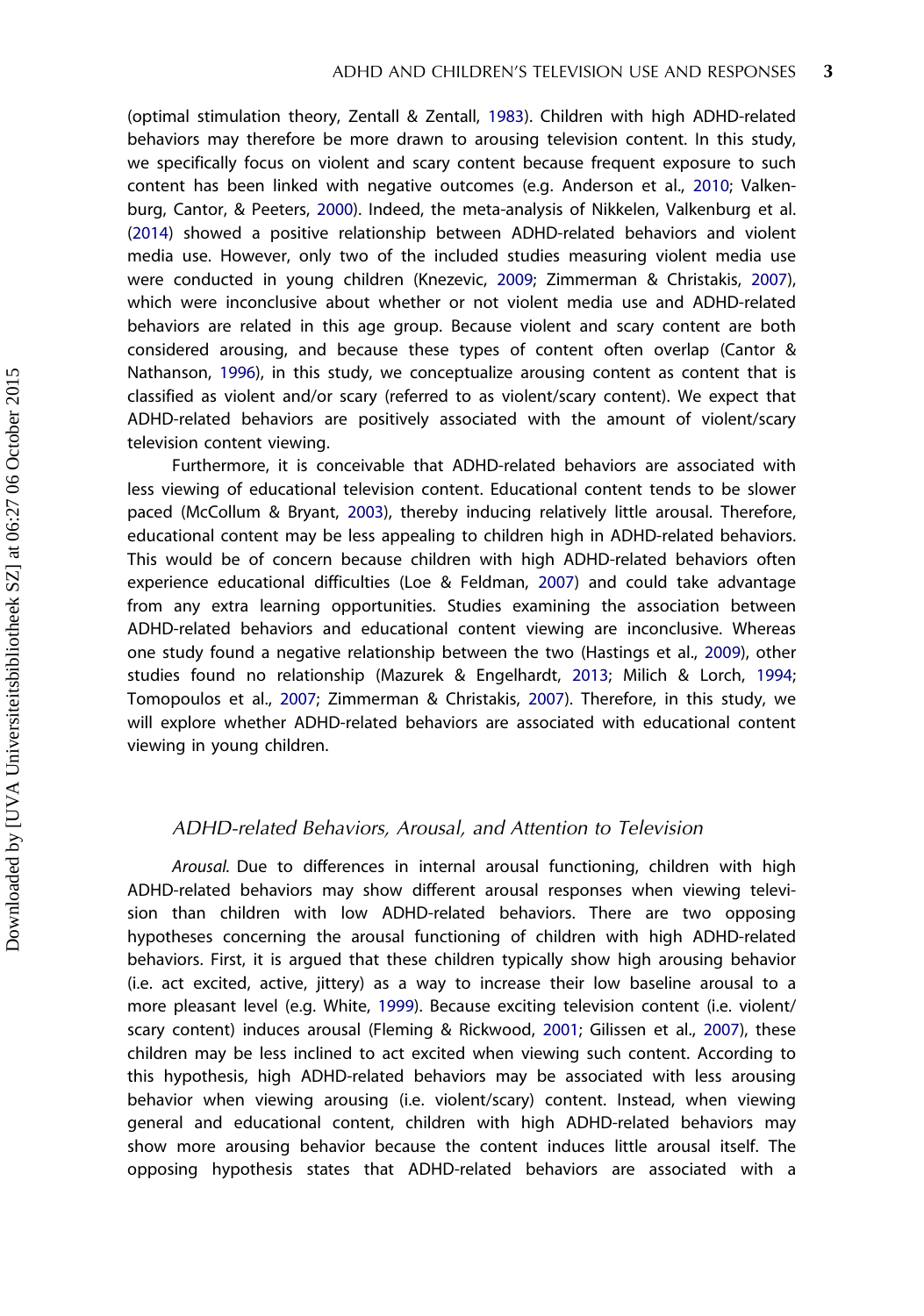"hypersensitivity" to exciting stimuli (Sikström & Söderlund, [2007](#page-19-0)). Accordingly, high ADHD-related behaviors may be related to more arousal when viewing violent/scary content compared to low ADHD-related behaviors, but not when viewing television in general or when viewing educational content. To investigate these two hypotheses, we will examine the relationship between ADHD-related behaviors and children's arousal when viewing television in general and when viewing violent/scary or educational content.

Attention. Because children with high levels of ADHD-related behaviors have trouble sustaining their attention, it may be expected that they are also less able to focus on television. For example, research has shown that children with ADHD are more easily distracted when viewing television compared to typically developing children (e.g. Lorch et al., [2000](#page-18-0)). However, attention to television may differ by content. Violent/ scary content is characterized by frequent use of salient formal features, such as character movements, action, and visual effects. Formal features like these continuously draw the viewer's attention to the screen (e.g. Lang, Zhou, Schwartz, Bolls, & Potter, [2000\)](#page-18-0). Children with high ADHD-related behaviors may therefore be just as attentive as children with less ADHD-related behaviors when viewing violent/scary content. Educational content makes specific use of formal features to promote learning, but these are generally less salient (McCollum & Bryant, [2003](#page-18-0)). Moreover, processing this content may be especially difficult for children with high ADHD-related behaviors, who have trouble sustaining their attention. Therefore, their initial attention response may quickly fade away and they may thus be less attentive to educational content compared to children with less ADHD-related behaviors. In this study, we will examine these relationships by investigating children's attention levels when viewing television in general and when viewing specific content.

# Moderating Influence of Children's Sex

Typically, the effect sizes of the ADHD–media relationship reported in empirical studies are small, which might indicate that this relationship differs between children. One important moderator may be children's sex. For example, Nikkelen, Valkenburg et al.'s [\(2014\)](#page-18-0) meta-analysis on the relationship between ADHD-related behaviors and media use showed that the effect sizes of the included studies increased as the proportion of boys in the sample increased, indicating stronger relationships for boys. Differences may emerge especially in arousing content viewing. After all, boys in general are more drawn to television content that contains action and violence than girls (Valkenburg & Janssen, [1999](#page-19-0)). Boys with high levels of ADHD-related behaviors might therefore be more attracted to violent/scary television content than girls with high levels of ADHD-related behaviors. Differences between boys and girls may also occur in children's television responses, due to temperamental differences. Boys are generally less attentive and have more difficulty inhibiting their behavior compared to girls (Else-Quest, Hyde, Goldsmith, & Van Hulle, [2006\)](#page-17-0), which may strengthen the relationship between ADHD-related behaviors and arousal and attention responses for boys. The final aim of this study is therefore to examine sex differences in all of the aforementioned relationships.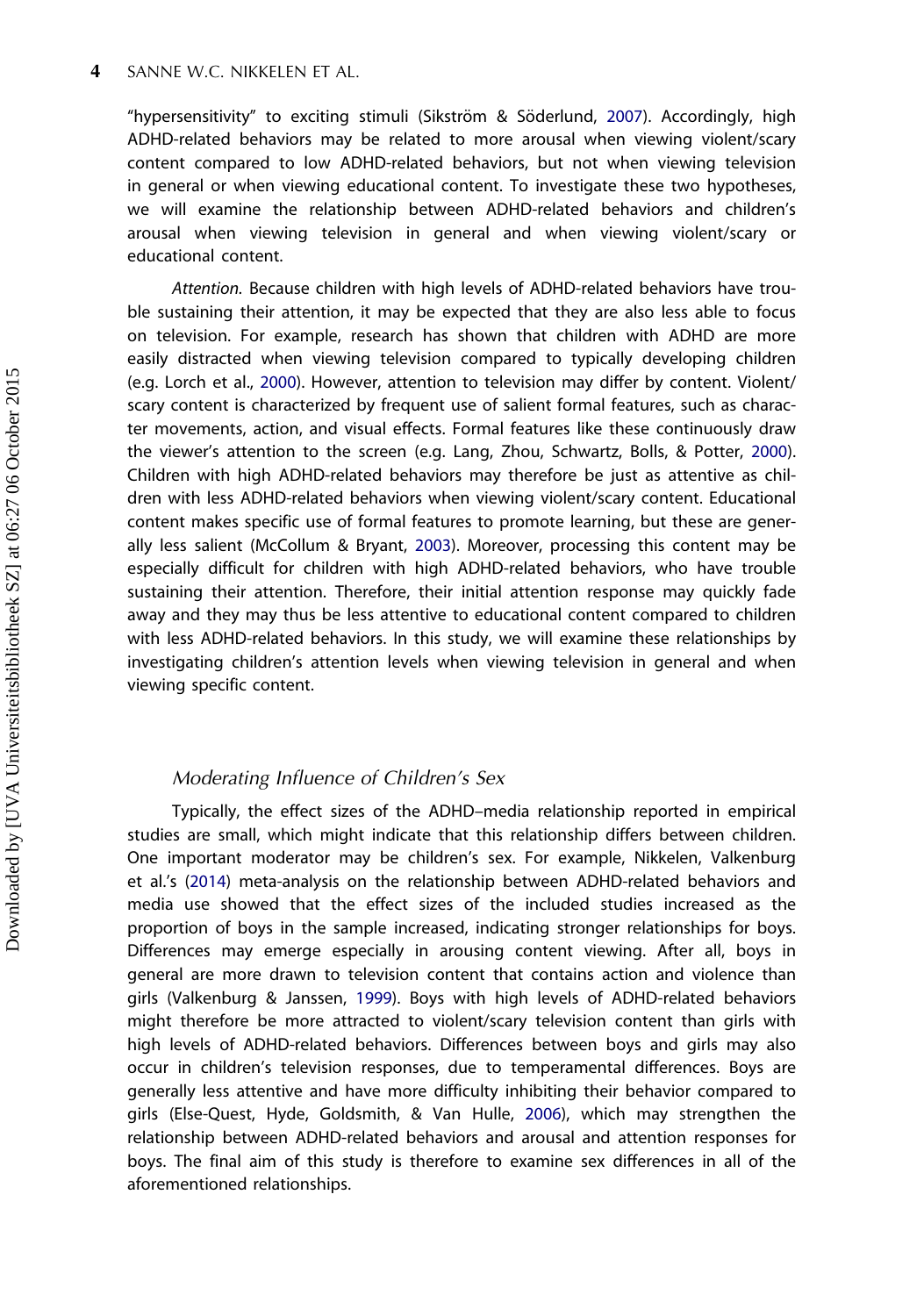# Method

#### Sample

Data were collected by a private Dutch research institute (TNS-NIPO) from September to December 2012. Families were recruited through the research institute's existing online panel (approximately 60,000 representative Dutch households). This study is part of a larger design in which the inclusion of sibling data was necessary. Hereto, the research institute recruited 521 families with at least two children between three and seven years old. Given that 10 of 11 children in the Netherlands grow up in multi-child families (CBS, [2003\)](#page-17-0), this sample provided a sufficient representation of Dutch children. Two children from each family participated, resulting in a total of 1,042 children, of whom 934 had complete survey data. Of these 934 children, 69 were excluded due to incomplete television diary data, leading to our final sample of 865 children (52% female, 99% sibling pairs) with a mean age of 5.40 (SD<sub>age</sub> = 1.40) and an even age distribution (20% 3 years; 21% 4 years; 20% 5 years; 21% 6 years; 18% 7 years). Our sample was well represented in terms of parent's educational level (<1% primary; 15% secondary; 33% vocational; 52% higher education).

#### Procedure

We collected data using television diaries and a survey, completed by one of the parents. Television diaries were completed online to measure children's television viewing and their arousal and attention responses. Parents have previously proven to be a reliable source when measuring children's television viewing using television diaries (Anderson, Field, Collins, Lorch, & Nathan, [1985](#page-17-0)). Surveys were administered on a laptop during a home visit by an interviewer to measure ADHD-related behaviors and demographics. Because the planning of the television diaries and home visits occurred separately, the order in which the diaries and the survey were filled out varied between respondents (i.e. survey first [2%], diary first [52%], or the survey in between diary days [46%]).

#### Television Diaries

For both children, parents filled out the television diary on four days: a Friday, Saturday, Sunday, and random weekday. These four days were spread across a onemonth period without overlapping days between siblings. Parents were notified via email and text message a day prior to each diary day. The diary was filled out in the evening (after 8 pm) to document the children's television use during the previous 24 h. As a memory aid, parents received a shortened printed diary to keep notes of their children's television use. In total, parents of 785 respondents had completed all four diaries. As a trade-off between sample size and the reliability of the television measures, we included respondents with at least three completed diaries, resulting in our total sample of 865 respondents. There were no differences between included and excluded respondents concerning sex,  $\chi^2(1, N = 934) = .08$ ,  $p = .804$ , age, t(932) = .14,  $p = .888$ , ADHD-related behaviors  $t(75.20) = .41$ ,  $p = .683$ , or birth order,  $t(932) = .40$ ,  $p = .691$ . Included participants had slightly higher SES (t(932) = -4.49,  $p < .001$ ).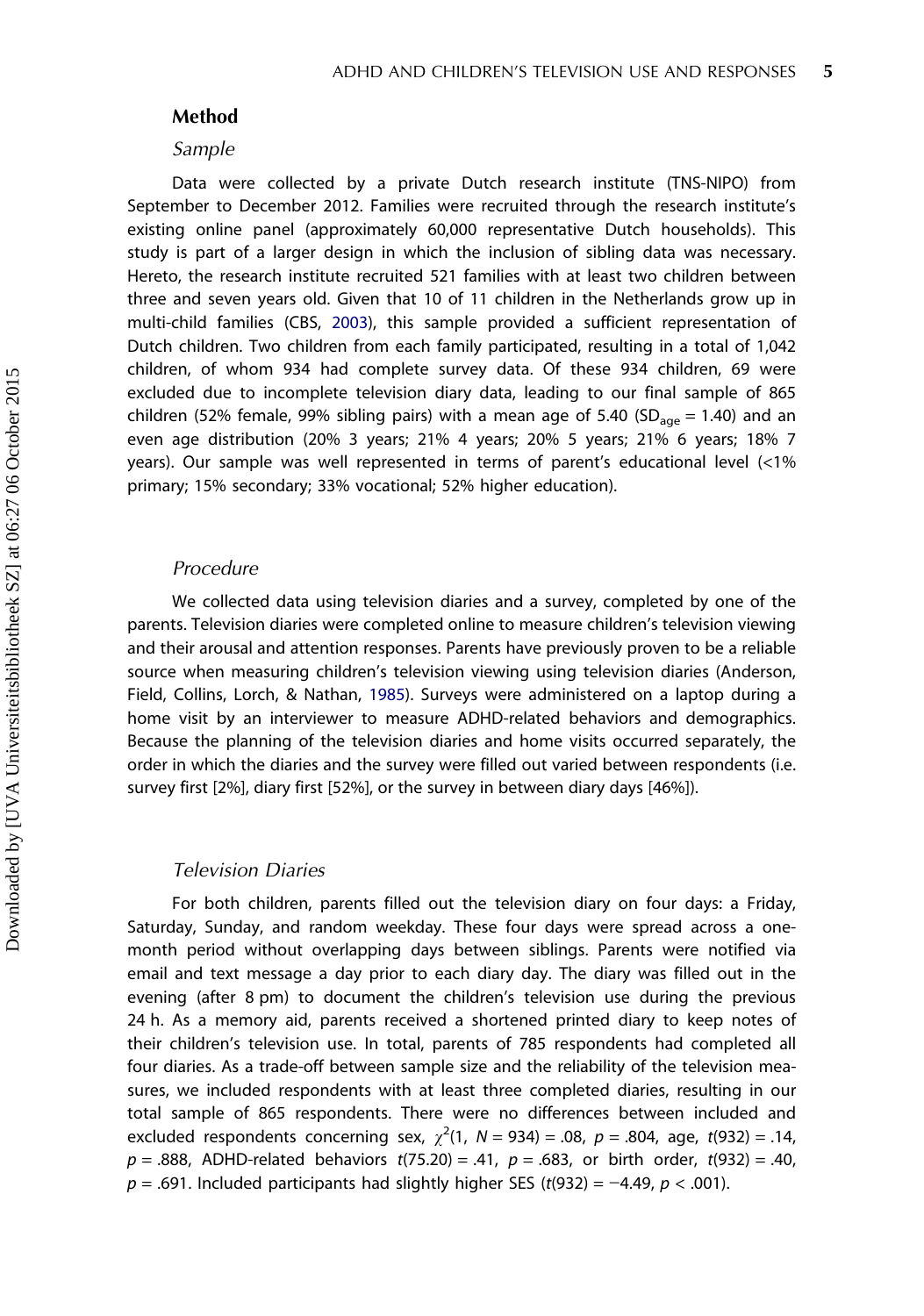Each diary day was split into five time slots: (1) previous evening, from 8 pm to bedtime, (2) 6 am to noon, (3) noon to 3 pm, (4) 3 to 6 pm, and (5) 6 to 8 pm. For each time slot, parents reported whether their child had watched television programs or movies, including real-time viewing, on-demand viewing, and viewing through DVDs or on YouTube. If so, we asked parents to write down the program or movie title. If parents forgot the title, they could indicate on which broadcasting station it aired (this was the case for 8% of all titles), so we could look it up. Subsequently, we asked during which half-hour time blocks the title was viewed. Finally, we asked about the child's responses to each title (discussed below). Parents could fill out up to five television programs and five movies per time slot.

Overall television viewing. To calculate overall television viewing, we used a threestep approach. First, for each day separately, we summed all half-hour time intervals in which the child had viewed television programs or movies. Second, we averaged these daily measures—separately for weekdays and weekend days. Third, we multiplied average weekday viewing by five and average weekend day viewing by two and summed these measures to calculate overall viewing in hours per week  $(M = 8.09, SD = 5.36)$ . This three-step approach was necessary because children typically watch more television during weekend days, and the number of completed diaries varied between children. Simply averaging the daily measures would therefore lead to an imprecise estimate.

Types of television content. Two trained coders coded whether the programs and movies listed in the television diaries contained violent/scary or educational content (see below for the coding process). Entries with unclear, ambiguous, or multiple titles were handled as missing data. On average, 82% of respondents' television viewing consisted of clear titles that could be coded. All diaries together resulted in a total of 1,112 unique titles to be coded, of which 25 percent were coded as violent/scary and seven percent were coded as educational. Twenty-five percent of the unique titles were double-coded to measure inter-rater reliability.

Coding of violent/scary content. Presence of violent/scary content was coded using the Dutch television and movie rating system, the "Kijkwijzer" (Valkenburg, Beentjes, Nikken, & Tan, [2008](#page-19-0)). The Kijkwijzer is based on a 60-item questionnaire that broadcasting companies and movie distributors complete to rate their productions. The specific questionnaire responses result in an age and content rating (e.g. whether or not the production contains violent, scary, and sexually explicit content). All programs and movies that have currently been rated by the industry are included in an online, publicly accessible database ([kijkwijzer.nl\)](http://kijkwijzer.nl). Coders coded the titles in the television diaries in two steps. First, coders searched for the title on the website of the Kijkwijzer. If ratings for the title were available from the website, coders coded the title for the presence of violent and/or scary content  $(0 = absent, 1 = present)$ . Second, titles with no current rating in the online database (7% of all titles) were watched and rated by our coders using the 60-item Kijkwijzer questionnaire. To code television programs, coders watched two randomly chosen episodes of the most recently aired season. Movies were watched in their entirety. Inter-rater reliability was high, with a percentage of agreement of 96% and a kappa coefficient of .90 (Viera & Garrett, [2005\)](#page-20-0).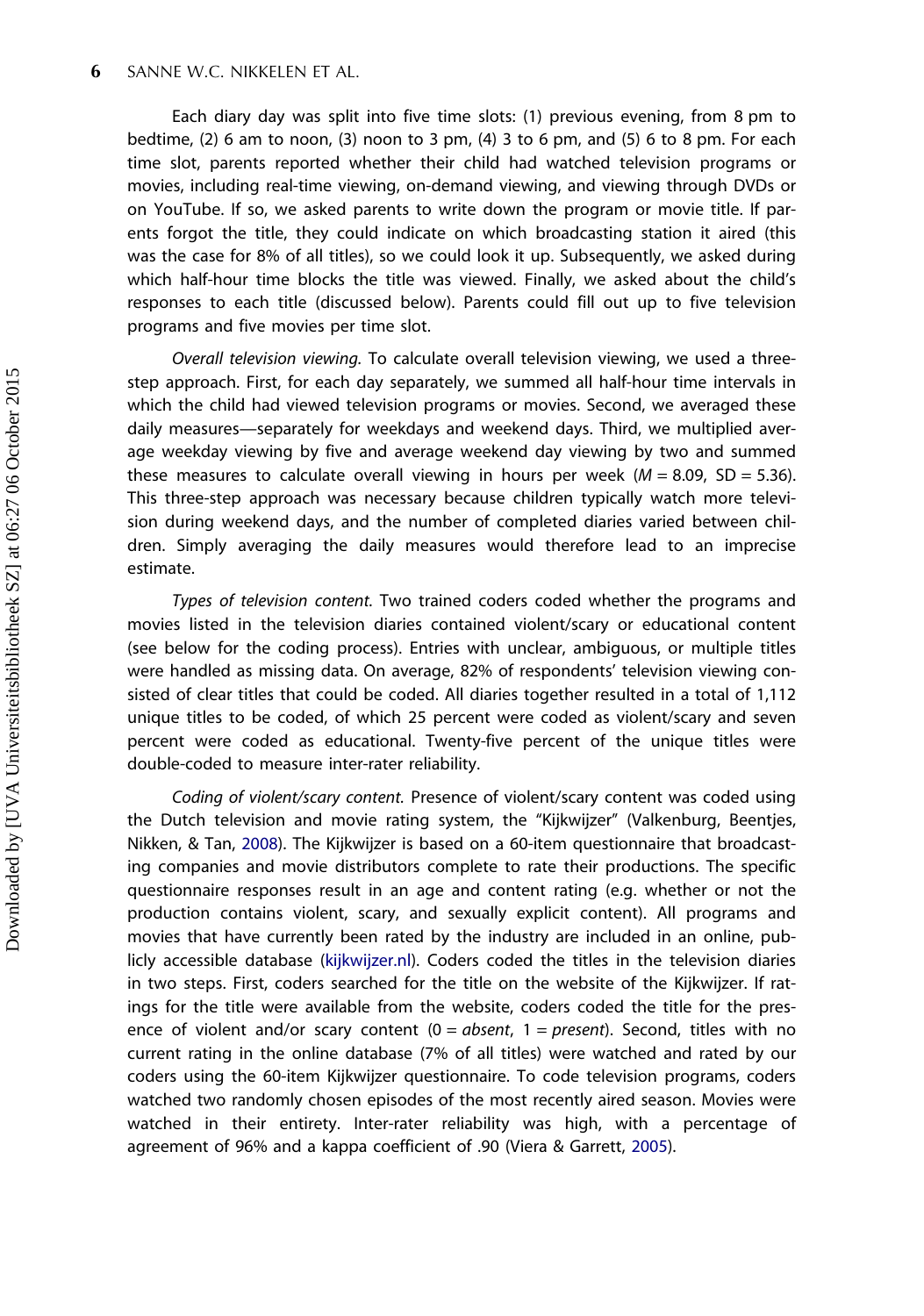Coding of educational content. Because the Kijkwijzer only informs about potential harmful content, we designed a coding scheme for educational content. Coders were instructed to look up each title online and primarily look for its official website. If no official website existed, coders searched other websites containing information about television and movie titles (i.e. [mediasmarties.nl;](http://mediasmarties.nl) [commonsensemedia.org;](http://commonsensemedia.org) [imdb.com](http://imdb.com); and [esrb.org](http://esrb.org)). Using the information on these websites, coders coded each title for the presence of educational content  $(0 = absent, 1 = present)$ . Educational content was defined as "content in which the primary goal is to enhance children's perceptual and cognitive skills and to prepare them for school: teaches counting, basic math, and reading." Titles were only coded as containing educational content if it consisted a major part of the title's regular formula. Inter-rater reliability was acceptable, with a high percentage of agreement of 95% and a moderate mean kappa of .57 (Viera & Garrett, [2005](#page-20-0)).

Calculation of content viewing. Viewing of violent/scary and educational content was calculated using the same three-step approach that was used for overall television viewing. This calculation resulted in average weekly viewing (in hours per week) of violent/scary ( $M = 1.17$ , SD = 1.94) and educational content ( $M = 1.01$ , SD = 1.81).

Arousal and attention. For each title, arousal was measured by asking: "How excited or active did your child feel when watching this television program [movie]?" Parents indicated their children's arousal using the 5-point Self-Assessment Manikin which we adapted to parent report. The self-report measure has been validated in previous research (SAM, Bradley & Lang, [1994\)](#page-17-0). The SAM for arousal consists of a series of graphical figures that illustrate increasing arousal. The graphical pictures were combined with verbal anchors, ranging from 1 (not at all excited or active) to 5 (very excited or active). Attention was measured by asking for each title: "How much did your child pay attention to what happened in the television program [movie]?" Responses ranged from 1 (very little) to 5 (a lot). Per participant, we first averaged the scores for arousal and the scores for attention for all titles, over all diary days, to calculate overall arousal  $(M = 1.91, SD = .75)$  and overall attention  $(M = 3.93, SD = .49)$ . In addition, we calculated separate arousal scores for violent/scary ( $M = 2.06$ , SD = 1.04) and educational content ( $M = 1.93$ , SD = .94),  $t_{(154)} = 2.58$ ,  $p = .011$ . Finally, we calculated attention scores for violent/scary ( $M = 3.89$ , SD = .80) and educational content ( $M = 3.95$ , SD = .71),  $t_{(154)} = .48$ ,  $p = .631$ .

# Survey Measures

ADHD-related behaviors. We measured ADHD-related behaviors using the Dutch ADHD questionnaire (Scholte & Van der Ploeg, [2010\)](#page-19-0). This questionnaire consists of 18 items, closely matching the ADHD criteria in the DSM-V (American Psychiatric Association, [2013](#page-17-0)). The ADHD questionnaire has shown good validity with the "attention problems" subscale in the Child Behavior Checklist (CBCL, Achenbach, [2009](#page-17-0); Scholte & Van der Ploeg, [2010\)](#page-19-0). Items were rated on a five-point scale with  $0 = never$ ,  $1 = sometimes$ ,  $2 =$  regularly,  $3 =$  often,  $4 =$  very often. Summing all 18 items created the total ADHD score (*M* = 17.49, SD = 12.03,  $\alpha$  = .93).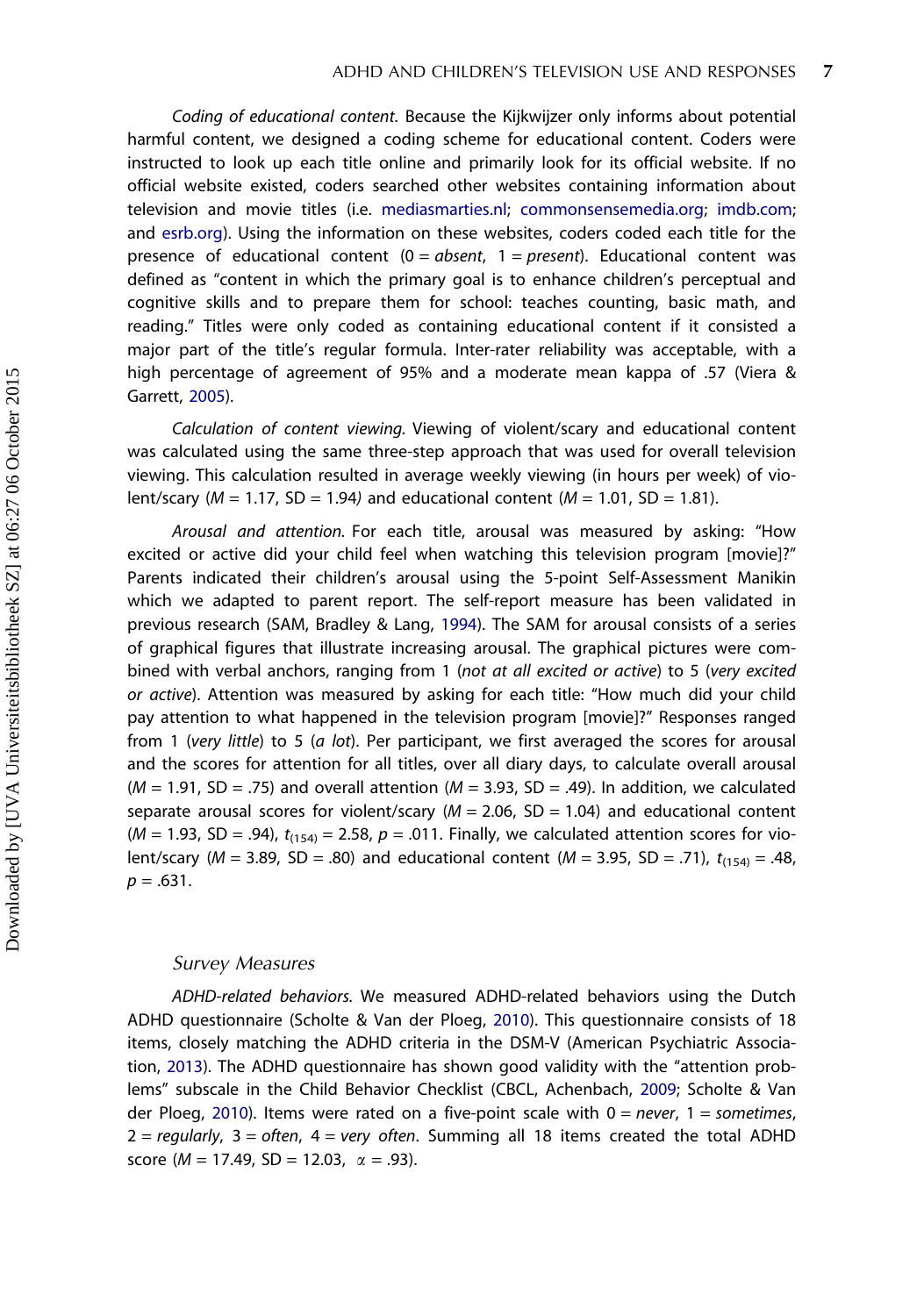Control variables. The analyses controlled for children's age (Valkenburg & Cantor, [2001](#page-19-0)), socioeconomic status (SES, Gorely, Marshall, & Biddle, [2004\)](#page-17-0), and birth order (Nikkelen, Vossen et al., [2014\)](#page-19-0). Age was measured in years and months. SES was calculated as a composite of parents' educational level and household income. Educational level referred to the highest educational level of the parent who completed the survey  $(1 = no$  education,  $2 = primary$  education,  $3 = pre-vocational$  education,  $4 = lower$  secondary education,  $5 = higher$  secondary education,  $6 = 6$  bachelor's degree,  $7 = master's$ degree). Household income referred to the net household income per month. Composite SES was calculated by averaging the standardized scores of educational level and household income. Birth order referred to the child's rank in age among his or her siblings, with  $1 =$  first born,  $2 =$  second born, etc.

# Statistical Analyses

For overall television viewing and arousal and attention responses, we conducted linear regression analyses using robust clustering to correct for the clustered nature of our data (i.e. sibling data). For violent/scary and educational content viewing, we conducted Zero-Inflated Negative Binomial (ZINB) regression analysis using robust clustering. ZINB regression accounts for over dispersed outcome variables with excess zeros, which violate the normality assumption of OLS regression (Lambert, [1992\)](#page-18-0). To illustrate, in our sample, 50.6% of children watched zero hours of violent/scary television. The Vuong test for excess zeros and the log-likelihood to test for over dispersion were significant for all ZINB analyses ( $p < .01$ ). Because ZINB regression is performed on integer dependent variables, we first rounded respondent's scores for violent/scary and educational viewing to the nearest hour. Subsequently, high single scores that were relatively distant from the other scores, as indicated by a histogram of the data distribution, were recoded to the nearest value because singular high values greatly affect the model's parameter estimates (Osborne & Overbay, [2004\)](#page-19-0). These averaged, rounded scores of violent/scary content viewing and educational content viewing were used as the dependent variables in the ZINB regression analyses. ZINB regression breaks down the analysis into two models: an "inflate" model examining the effect of predictors on the probability of scoring >0 on the outcome and a "count" model examining the effect of the predictors on the *magnitude* of the score. For the sake of clarity, and because we were only interested in the effect of predictors on the magnitude of respondents' scores on our outcome variables, we only present results for the count model. Because regression coefficients are interpreted differently in ZINB regression, we converted them to incidence rate ratios (IRR), which are interpreted as the percentage of change in the outcome associated with a 1-unit change in each predictor. For each outcome variable, we first examined the main effects of the control variables, sex, and ADHD-related behaviors (Step 1). Subsequently, we added the interaction between sex and ADHDrelated behaviors (Step 2).

We examined multivariate outliers using Mahalanobis distance. Cases were considered multivariate outliers when their distance score was particularly remote from other distance scores. Two individuals were identified as outliers for the combination of variables entered in Step 1, and one for the combination of variables entered in Step 2. Outliers were excluded from the analyses.<sup>1</sup>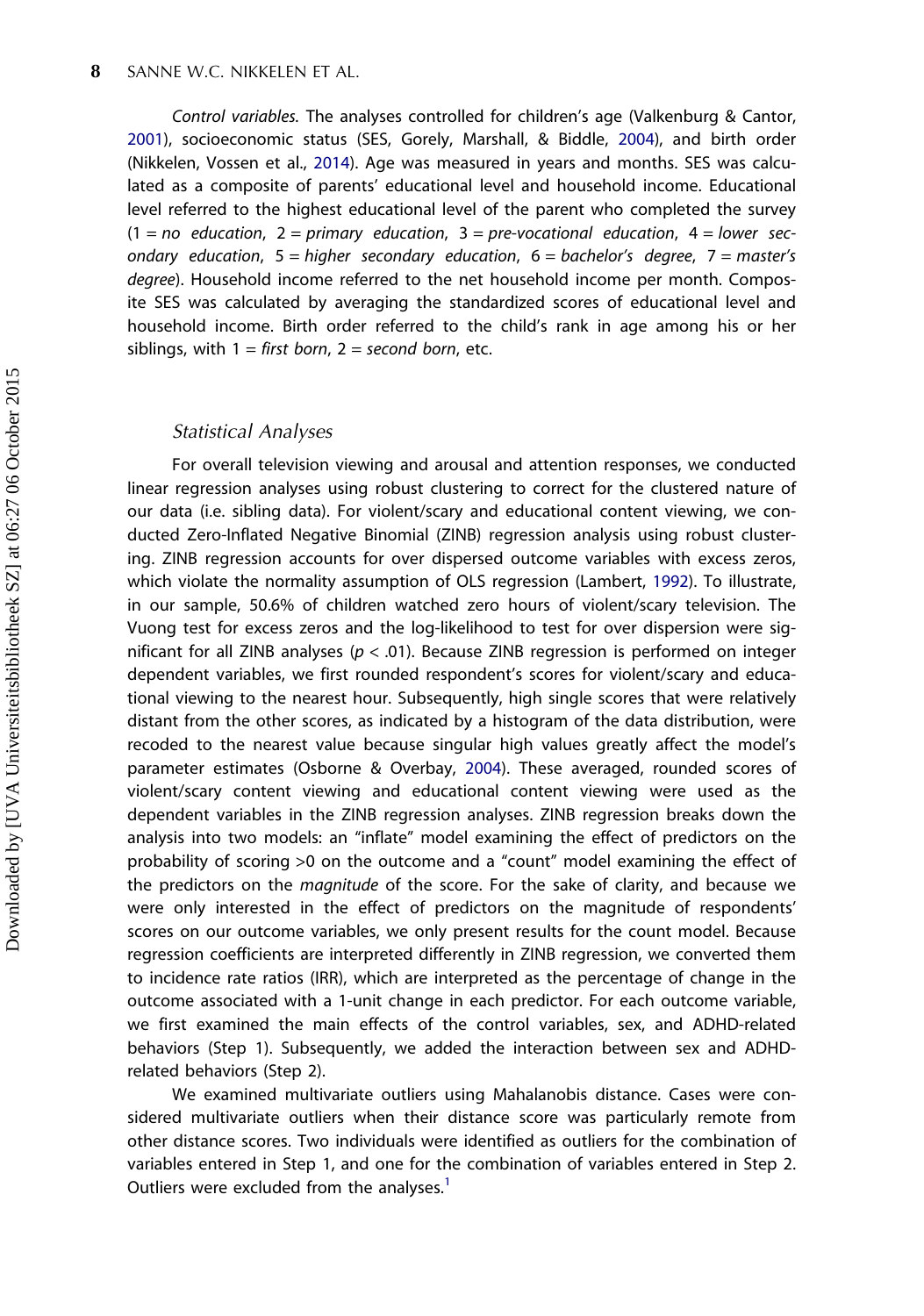# Results

# Descriptive Statistics and Zero-order Correlations

Table [1](#page-10-0) presents the zero-order correlations between the main variables in this study and the descriptive statistics for boys and girls separately. ADHD-related behaviors were not related to overall television viewing or specific content viewing. Concerning arousal responses, ADHD-related behaviors were positively related to arousal to overall, as well as violent/scary and educational television. In contrast, ADHD-related behaviors were negatively correlated with attention to overall and educational television. Compared to girls, boys displayed more ADHD-related behaviors and watched more violent/scary television.

#### Relationship between ADHD-related Behaviors and Television Viewing

The OLS regression analysis for overall viewing and the ZINB regression analysis for violent/scary content viewing showed no main effect of ADHD-related behaviors on both, but a significant interaction with sex, see Table [2](#page-11-0). For overall television viewing, a simple slopes analysis using STATAs "margins" function showed a positive, marginally significant relationship between ADHD-related behaviors and overall television viewing for boys ( $b = .04$ ,  $SE = .02$ ,  $z = 1.75$ ,  $p = .081$ , 95% CI [-.00, .08]) and a non-significant relationship for girls ( $b = -.03$ ,  $SE = .02$ ,  $z = -1.37$ ,  $p = .172$ , 95% CI [−.07, .01]). A simple slopes analysis for violent/scary television viewing revealed a comparable image, with a marginally significant positive relationship for boys (IRR = 1.02,  $SE = .01$ ,  $z = 1.90$ ,  $p = .058$ , 95% CI [−.00, .03]) and no relationship for girls (IRR = .99, SE = .01,  $z = -.20$ ,  $p = .839$ , 95% CI [-.02, .0[1](#page-12-0)]). The interactions are visualized in Figure 1 (overall television) and Figure [2](#page-12-0) (violent/scary television viewing). The ZINB regression analysis for educational television viewing showed no main effect of ADHD-related behaviors and no interaction effect with sex (see Table [2](#page-11-0)).

# Relationship between ADHD-related Behaviors and Arousal Responses

The OLS regression analyses for arousal to overall, violent/scary, and educational television showed significant positive relationships between ADHD-related behaviors and arousal responses, see Table [3](#page-13-0). We found no interaction with sex for either of the three variables. The relationships between ADHD-related behaviors and arousal to overall, violent/scary, and educational television are visualized in Figure [3.](#page-14-0)

## Relationship between ADHD-related Behaviors and Attention Responses

OLS regression analyses showed negative relationships between ADHD-related behaviors and attention to television overall and to educational content, see Table [3](#page-13-0). There was no main effect of ADHD-related behaviors and attention to violent/scary television. Neither of the relationships were moderated by children's sex. The relationships between ADHD-related behaviors and attention to overall, violent/scary, and educational television are visualized in Figure [4.](#page-14-0)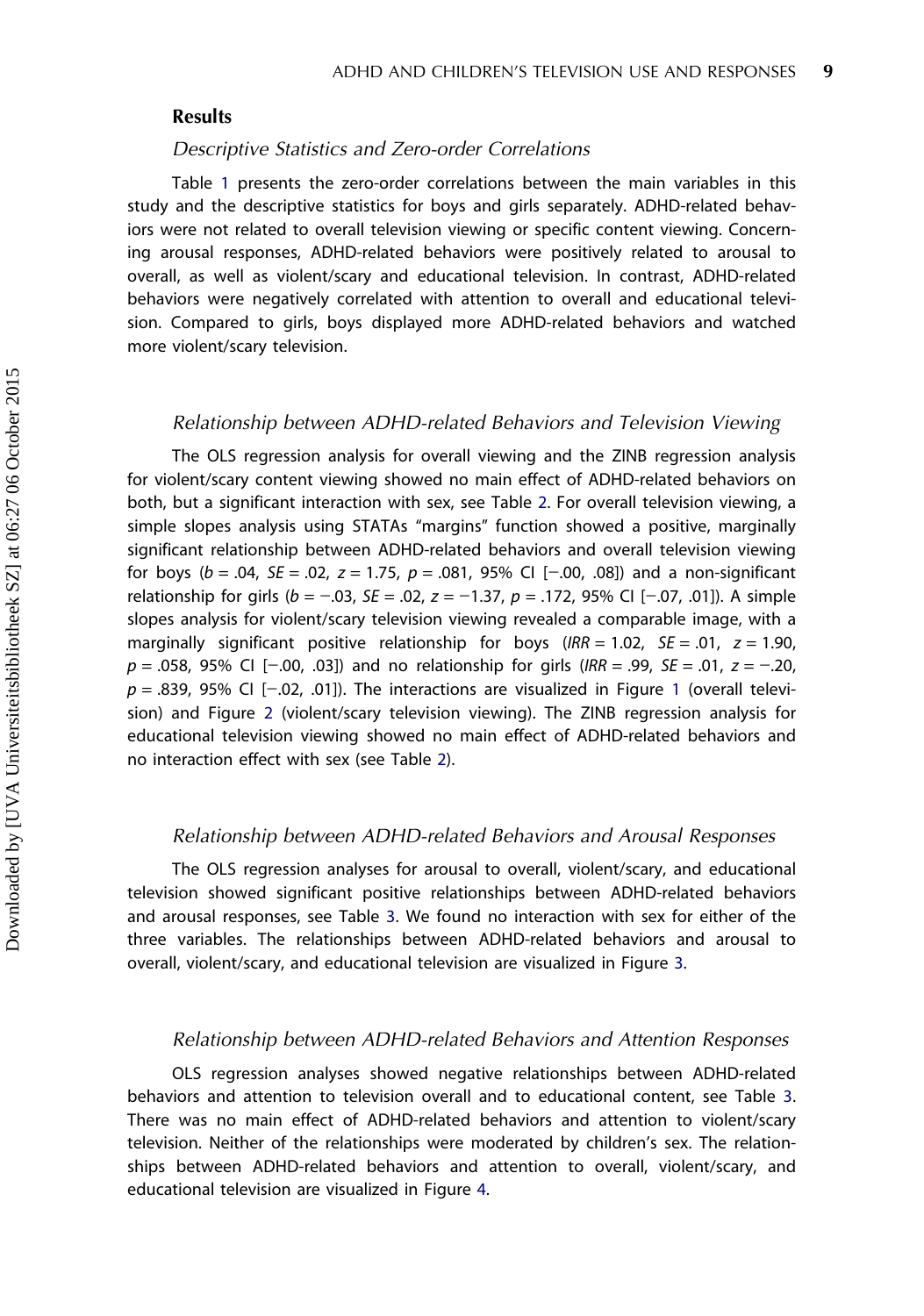| ー・・・           |
|----------------|
| Í              |
|                |
|                |
|                |
|                |
|                |
|                |
|                |
| くいくし           |
|                |
|                |
|                |
| l              |
|                |
|                |
|                |
| ֠֘             |
| i<br>١         |
|                |
|                |
|                |
|                |
|                |
|                |
|                |
|                |
| .<br>.<br>.    |
|                |
| j              |
|                |
|                |
|                |
| ֚֕֕֡           |
|                |
|                |
|                |
|                |
|                |
| l              |
| - ++ - + + + + |
|                |
|                |
|                |
|                |
|                |
|                |
|                |
|                |
|                |
|                |
|                |
|                |
|                |
| ļ<br>١         |

TABLE 1

Bivariate correlations between main study variables and descriptive statistics separately for boys and girls Bivariate correlations between main study variables and descriptive statistics separately for boys and girls

<span id="page-10-0"></span>

|                                                                                                                                |           | $\sim$ | 3                                                                                                                                                                                                                       | 4                                                                                                                                                                                                                                                             | $\overline{5}$                                              | $\circ$ | $\overline{a}$                                                                                                                                                                                                                                                                                                                                                                                | ∞                                                                                                                                                                                                                                                                                                                                                            | $\sigma$                                                                             | $\overline{C}$ |
|--------------------------------------------------------------------------------------------------------------------------------|-----------|--------|-------------------------------------------------------------------------------------------------------------------------------------------------------------------------------------------------------------------------|---------------------------------------------------------------------------------------------------------------------------------------------------------------------------------------------------------------------------------------------------------------|-------------------------------------------------------------|---------|-----------------------------------------------------------------------------------------------------------------------------------------------------------------------------------------------------------------------------------------------------------------------------------------------------------------------------------------------------------------------------------------------|--------------------------------------------------------------------------------------------------------------------------------------------------------------------------------------------------------------------------------------------------------------------------------------------------------------------------------------------------------------|--------------------------------------------------------------------------------------|----------------|
| I. ADHD-related behaviors                                                                                                      |           |        |                                                                                                                                                                                                                         |                                                                                                                                                                                                                                                               |                                                             |         |                                                                                                                                                                                                                                                                                                                                                                                               |                                                                                                                                                                                                                                                                                                                                                              |                                                                                      |                |
| 2. Overall TV<br>3. Violent/Scary TV <sup>a</sup>                                                                              |           |        |                                                                                                                                                                                                                         |                                                                                                                                                                                                                                                               |                                                             |         |                                                                                                                                                                                                                                                                                                                                                                                               |                                                                                                                                                                                                                                                                                                                                                              |                                                                                      |                |
| 4. Educational TV <sup>a</sup>                                                                                                 |           |        |                                                                                                                                                                                                                         |                                                                                                                                                                                                                                                               |                                                             |         |                                                                                                                                                                                                                                                                                                                                                                                               |                                                                                                                                                                                                                                                                                                                                                              |                                                                                      |                |
| 5. Arousal: Overall                                                                                                            |           |        | $\begin{array}{cccccc}\n 5 & 5 & 5 & 5 & 5 & 5 & 5 \\  5 & 5 & 5 & 5 & 5 & 5 & 5 \\  6 & 5 & 5 & 5 & 5 & 5 & 5 \\  7 & 5 & 5 & 5 & 5 & 5 & 5 \\  8 & 5 & 5 & 5 & 5 & 5 & 5 \\  1 & 5 & 5 & 5 & 5 & 5 & 5\n \end{array}$ |                                                                                                                                                                                                                                                               |                                                             |         |                                                                                                                                                                                                                                                                                                                                                                                               |                                                                                                                                                                                                                                                                                                                                                              |                                                                                      |                |
| 6. Arousal: Violent/scary                                                                                                      |           |        |                                                                                                                                                                                                                         |                                                                                                                                                                                                                                                               |                                                             |         |                                                                                                                                                                                                                                                                                                                                                                                               |                                                                                                                                                                                                                                                                                                                                                              |                                                                                      |                |
| 7. Arousal: Educational                                                                                                        |           |        |                                                                                                                                                                                                                         |                                                                                                                                                                                                                                                               |                                                             |         |                                                                                                                                                                                                                                                                                                                                                                                               |                                                                                                                                                                                                                                                                                                                                                              |                                                                                      |                |
| 8. Attention: Overall                                                                                                          |           |        |                                                                                                                                                                                                                         |                                                                                                                                                                                                                                                               |                                                             |         |                                                                                                                                                                                                                                                                                                                                                                                               |                                                                                                                                                                                                                                                                                                                                                              |                                                                                      |                |
| 9. Attention: Violent/scary                                                                                                    |           |        |                                                                                                                                                                                                                         |                                                                                                                                                                                                                                                               |                                                             |         |                                                                                                                                                                                                                                                                                                                                                                                               |                                                                                                                                                                                                                                                                                                                                                              |                                                                                      |                |
| 10. Attention: Educational                                                                                                     |           |        |                                                                                                                                                                                                                         |                                                                                                                                                                                                                                                               |                                                             |         |                                                                                                                                                                                                                                                                                                                                                                                               |                                                                                                                                                                                                                                                                                                                                                              |                                                                                      |                |
| Age                                                                                                                            |           |        |                                                                                                                                                                                                                         | $7.4**$ $7.4**$ $7.4**$ $7.4**$ $7.4**$ $7.4**$ $7.4**$ $7.4**$ $7.4**$ $7.4**$ $7.4**$ $7.4**$ $7.4**$ $7.4**$ $7.4**$ $7.4**$ $7.4**$ $7.4**$ $7.4**$ $7.4**$ $7.4**$ $7.4**$ $7.4**$ $7.4**$ $7.4**$ $7.4**$ $7.4**$ $7.4**$ $7.4**$ $7.4**$ $7.4**$ $7.4$ | 77***<br>78***<br>78***<br>78.79<br>18.79<br>19.87<br>19.77 |         | $\begin{array}{ccccccccc}\n\ddot{a} & \dddot{a} & \dddot{a} & \dddot{a} & \dddot{a} & \dddot{a} & \dddot{a} & \dddot{a} & \dddot{a} & \dddot{a} & \dddot{a} & \dddot{a} & \dddot{a} & \dddot{a} & \dot{a} & \dot{a} & \dot{a} & \dot{a} & \dot{a} & \dot{a} & \dot{a} & \dot{a} & \dot{a} & \dot{a} & \dot{a} & \dot{a} & \dot{a} & \dot{a} & \dot{a} & \dot{a} & \dot{a} & \dot{a} & \dot{a$ |                                                                                                                                                                                                                                                                                                                                                              | $.11$<br>$.22***$<br>$-.07$<br>$-.19***$<br>$-.19***$<br>$.80$<br>$(.80)$<br>$(.80)$ |                |
| SES                                                                                                                            |           |        |                                                                                                                                                                                                                         |                                                                                                                                                                                                                                                               |                                                             |         |                                                                                                                                                                                                                                                                                                                                                                                               |                                                                                                                                                                                                                                                                                                                                                              |                                                                                      |                |
| Birth order                                                                                                                    |           |        |                                                                                                                                                                                                                         |                                                                                                                                                                                                                                                               |                                                             |         |                                                                                                                                                                                                                                                                                                                                                                                               |                                                                                                                                                                                                                                                                                                                                                              |                                                                                      |                |
| Mean (SD) Boys                                                                                                                 |           |        |                                                                                                                                                                                                                         |                                                                                                                                                                                                                                                               |                                                             |         |                                                                                                                                                                                                                                                                                                                                                                                               |                                                                                                                                                                                                                                                                                                                                                              |                                                                                      |                |
|                                                                                                                                |           |        |                                                                                                                                                                                                                         |                                                                                                                                                                                                                                                               |                                                             |         |                                                                                                                                                                                                                                                                                                                                                                                               |                                                                                                                                                                                                                                                                                                                                                              |                                                                                      |                |
| Girls                                                                                                                          | 16.06     |        |                                                                                                                                                                                                                         |                                                                                                                                                                                                                                                               |                                                             |         |                                                                                                                                                                                                                                                                                                                                                                                               |                                                                                                                                                                                                                                                                                                                                                              |                                                                                      |                |
|                                                                                                                                | 11.62     |        |                                                                                                                                                                                                                         |                                                                                                                                                                                                                                                               |                                                             |         |                                                                                                                                                                                                                                                                                                                                                                                               | $65***$<br>$65***$<br>$65***$<br>$65***$<br>$65***$<br>$65***$<br>$65***$<br>$65***$<br>$65***$<br>$65***$<br>$65***$<br>$65***$<br>$65***$<br>$65***$<br>$65***$<br>$65***$<br>$65***$<br>$65***$<br>$65***$<br>$65***$<br>$65***$<br>$65***$<br>$65***$<br>$65***$<br>$65***$<br>$65***$<br>$65***$<br>$65***$<br>$65***$<br>$65***$<br>$65***$<br>$65***$ |                                                                                      | 58999992       |
| <sup>a</sup> Rounded and recoded variables.<br>Sex difference is significant at p<br>$p < .05;$ ** $p < .01;$ *** $p < .001$ . | $< 0.5$ . |        |                                                                                                                                                                                                                         |                                                                                                                                                                                                                                                               |                                                             |         |                                                                                                                                                                                                                                                                                                                                                                                               |                                                                                                                                                                                                                                                                                                                                                              |                                                                                      |                |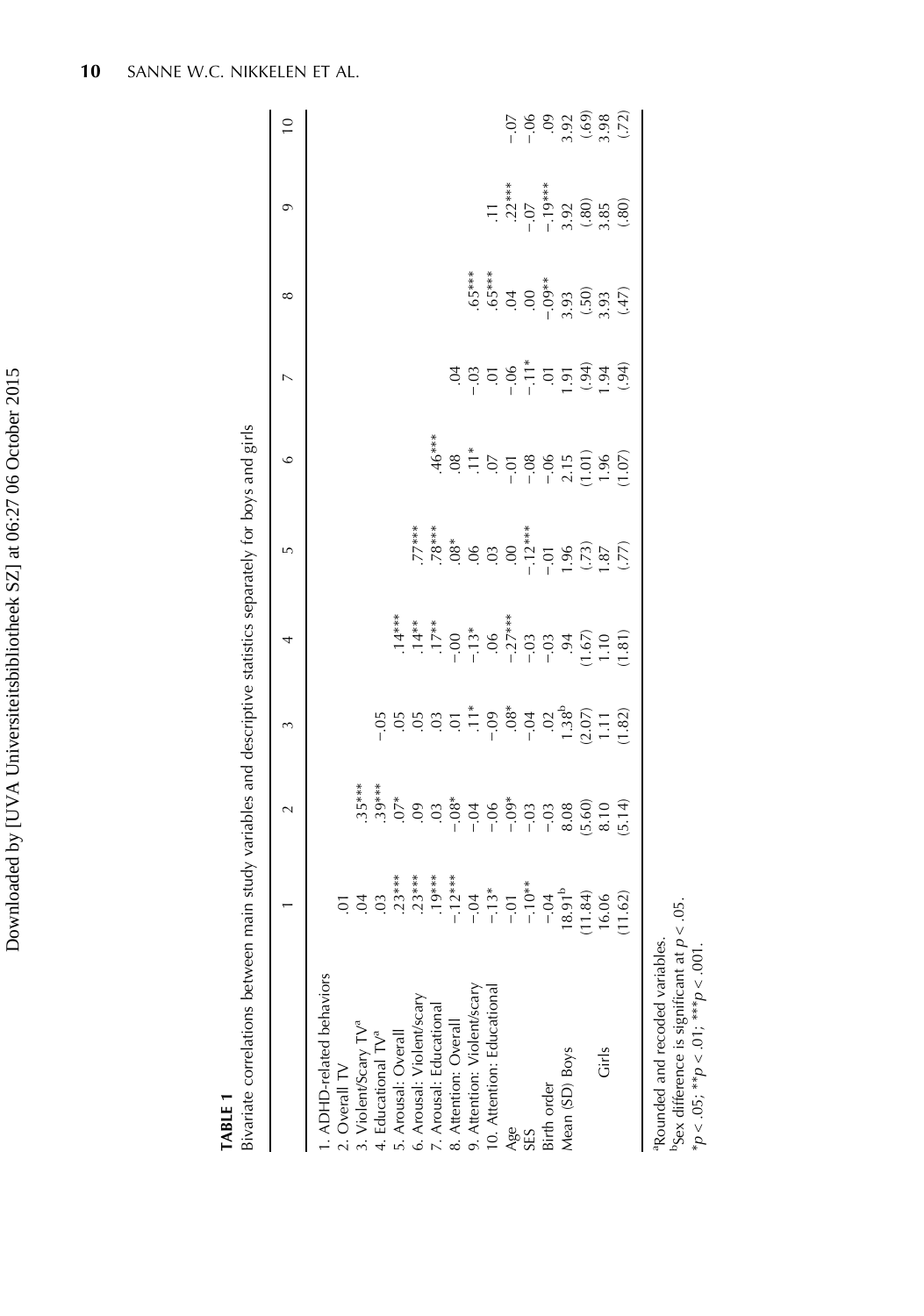#### <span id="page-11-0"></span>TARIF<sub>2</sub>

Multiple regression results for the relationship between sex, ADHD-related behaviors, and television viewing

|                                      | Overall $TVa$<br>$(N = 865)$ |           | Violent/Scary TV <sup>b</sup><br>$(N = 865)$ |           | Educational TV <sup>b</sup> | $(N = 865)$ |
|--------------------------------------|------------------------------|-----------|----------------------------------------------|-----------|-----------------------------|-------------|
|                                      | b(SE)                        |           | IRR (SE)                                     | Z         | IRR (SE)                    | Z           |
| Age                                  | $-46(0.16)$                  | $-2.90**$ | 1.13(.07)                                    | $1.97*$   | .71(0.06)                   | $-3.93***$  |
| <b>SES</b>                           | (Excluded) <sup>†</sup>      |           | .82(.08)                                     | $-2.07*$  | .82(0.08)                   | $-2.11*$    |
| Birth order                          | $-.49(.25)$                  | $-1.97*$  | 1.32(0.12)                                   | $3.03**$  | .73(.08)                    | $-2.81**$   |
| $Sex^c$                              | .00(.35)                     | $-.01$    | .87(.11)                                     | $-1.17$   | 1.13(0.16)                  | .90         |
| <b>ADHD</b>                          | .04(.02)                     | 1.75      | 1.02(.01)                                    | $2.27*$   | 1.03(0.16)                  | 1.42        |
| Sex*ADHD                             | $-.07(.03)$                  | $-2.22*$  | .97(0.01)                                    | $-2.70**$ |                             |             |
| $R^2$ /Pseudo $R^2$ <sup>d</sup>     | .02                          |           | .04                                          |           | .15                         |             |
| <i>F</i> /Wald $\chi^2$ <sup>e</sup> | $2.51*$                      |           | 34.97***                                     |           | 25.59***                    |             |

a Results from OLS regression.

<sup>b</sup>Results from zero-inflated negative binomial regression, IRR = incidence rate ratio.  $c_0 = boys$ ,  $1 = girls$ .<br> $d_{\text{Eor overall TV}}$   $R^2$ 

<sup>d</sup>For overall TV,  $R^2$  is reported, for violent/scary and educational TV, the Cox and Snell's  $R^2$  is reported.

<sup>e</sup> For overall TV, *F* is reported, for violent/scary and educational TV, the Wald  $\chi^2$  is reported. <sup>f</sup>Because the overall model fit was not significant for the initial model, non-significant control variables were excluded.

 $**p* < .05; ***p* < .01; ***p* < .001.$ 

# **Discussion**

This study aimed to examine how ADHD-related behaviors are associated with specific television viewing patterns in young children and the moderating role of children's sex in these relationships. Our findings indeed indicate several content- and sex-specific differences in the television use and responses between children who display high ADHD-related behaviors and those with less ADHD-related behaviors.

# Findings Concerning Television Exposure

In contrast to our expectations based on previous studies (e.g. Acevedo-Polakovich et al., [2007\)](#page-16-0), we did not find a significant relationship between ADHD-related behaviors and overall television viewing. However, in line with a recent meta-analysis (Nikkelen, Valkenburg et al., [2014\)](#page-18-0), we did find an interaction with child's sex, indicating significant differences between boys and girls in this relationship. Further analysis showed a positive trend between ADHD-related behaviors and overall television viewing for boys only. The same was true for the relationship between ADHD-related behaviors and amount of violent/scary content viewing, which was also moderated by sex, with a positive trend for boys only. This finding is consistent with a meta-analysis on the violent television-aggression relationship (Paik & Comstock, [1994\)](#page-19-0). Thus, not only do boys display more ADHD-related behaviors and are they more attracted to violent and action-packed media content, they also show stronger relationships between these two factors. Finally, we found no relationship between ADHD-related behaviors and the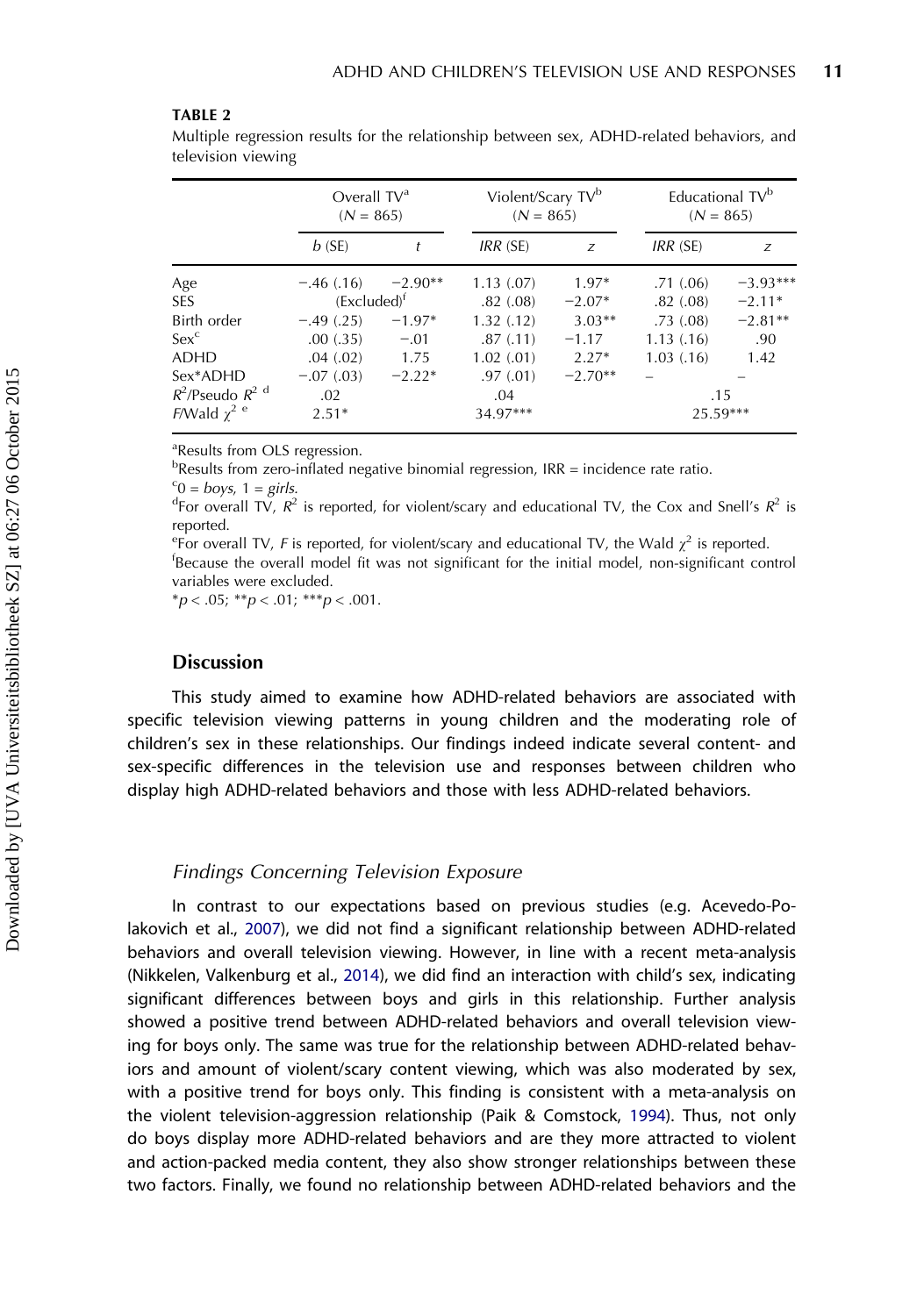<span id="page-12-0"></span>

# FIGURE 1

Relationship (+95% CI) between ADHD-related behaviors and overall television viewing, separately for boys and girls



#### FIGURE 2

Relationship (+95% CI) between ADHD-related behaviors and violent/scary television viewing, separately for boys and girls

amount of viewing of educational television, and no moderation by sex. Despite its slower pace, educational content may appeal as much to children displaying more and those displaying less ADHD-related behaviors.

# Findings Concerning Arousal and Attention Reponses

Children who displayed more ADHD-related behaviors showed more arousal (e.g. excited, active, and jittery behavior) when viewing television in general and when viewing violent/scary or educational television. These results held for both boys and girls. One could argue that this heightened arousal merely reflects general hyperactivity of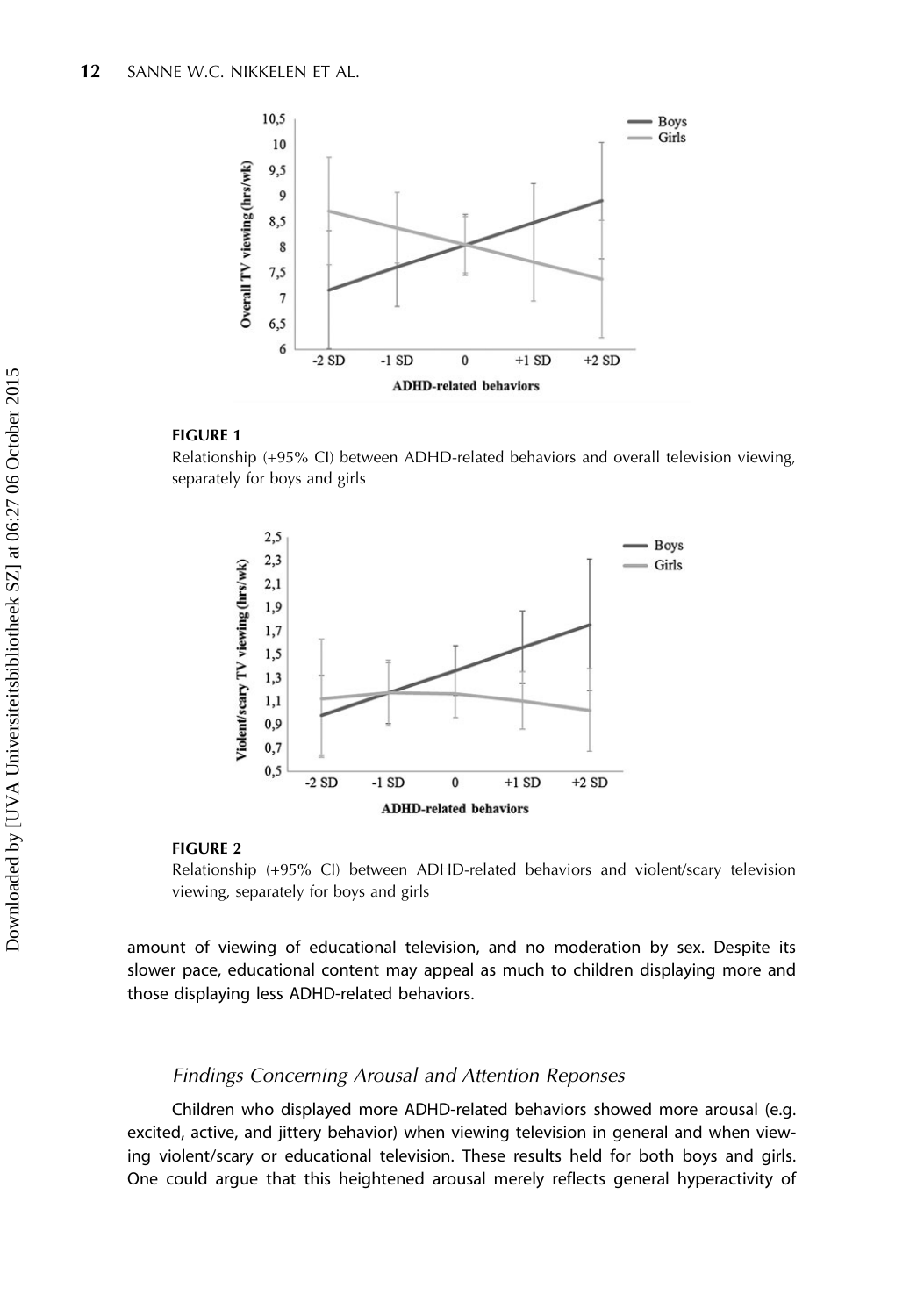Downloaded by [UVA Universiteitsbibliotheek SZ] at 06:27 06 October 2015 Downloaded by [UVA Universiteitsbibliotheek SZ] at 06:27 06 October 2015

TABLE 3

| i<br>$\frac{1}{2}$<br>ļ                             |
|-----------------------------------------------------|
| l                                                   |
| i                                                   |
| $\ddot{\phantom{a}}$<br>Í<br>Ï<br>ׇ֚֬֓֕֓֕֓֡         |
| ;<br>;                                              |
| ĺ                                                   |
| l<br>i<br>j                                         |
| $\frac{1}{2}$<br>Ì<br>$\overline{\phantom{a}}$<br>j |
|                                                     |
|                                                     |
|                                                     |
| l                                                   |
|                                                     |
| Ì                                                   |
|                                                     |
| J                                                   |
| l<br>ì<br>Ì<br>j<br>$\overline{\mathbf{r}}$         |

<span id="page-13-0"></span>

|                                                                                                        |                                                                                                     |                                                            | Arousal responses                                                                                             |                                                        |                                                                                    |                                       |                                                                                                                                                                                                                                   |                                                  | Attention responses                                                                             |                                                       |                                                                                                                                             |                |
|--------------------------------------------------------------------------------------------------------|-----------------------------------------------------------------------------------------------------|------------------------------------------------------------|---------------------------------------------------------------------------------------------------------------|--------------------------------------------------------|------------------------------------------------------------------------------------|---------------------------------------|-----------------------------------------------------------------------------------------------------------------------------------------------------------------------------------------------------------------------------------|--------------------------------------------------|-------------------------------------------------------------------------------------------------|-------------------------------------------------------|---------------------------------------------------------------------------------------------------------------------------------------------|----------------|
|                                                                                                        | Overall TV<br>$(N = 835)$                                                                           |                                                            | Violent/Scary TV<br>$(N = 386)$                                                                               |                                                        | Educational TV<br>$(N = 361)$                                                      |                                       | Overall TV<br>$(N = 835)$                                                                                                                                                                                                         |                                                  | Violent/Scary TV<br>$(N = 386)$                                                                 |                                                       | Educational TV<br>$(N = 361)$                                                                                                               |                |
|                                                                                                        | b(SE)                                                                                               |                                                            | b(SE)                                                                                                         |                                                        | b (SE)                                                                             |                                       | b (SE)                                                                                                                                                                                                                            |                                                  | b(SE)                                                                                           |                                                       | b(SE)                                                                                                                                       |                |
| $^{a}0 = boys, 1 = girls.$<br>Sex*ADHD<br>Birth order<br>Sex <sup>a</sup><br><b>ADHD</b><br>Age<br>SES | $8.27***$<br>$00$ .<br>$(00)$ $10$ .<br>$-0.06$ $(0.06)$<br>$-.00(.02)$<br>$-11(05)$<br>$-0.01(04)$ | $5.60***$<br>$-2.42*$<br>$\overline{c}$<br>$\Omega$<br>io. | 5.00***<br>$\ddot{\mathrm{e}}$<br>.02(.00)<br>$-15(11)$<br>$-0.03(0.04)$<br>$-0.08$ $(0.08)$<br>$-0.09(0.07)$ | $4.25***$<br>$-1.39$<br>$-69$<br>$-1.25$<br>$-92$<br>I | $2.61*$<br>ă.<br>$-.04(05)$<br>$-14(09)$<br>02(00)<br>$(-0.01, 0.09)$<br>(01.) 70. | $3.14**$<br>$-83$<br>$-17$<br>$-1.63$ | Because the overall model fit was not significant for the initial model, non-significant control variables were excluded.<br>$3.13**$<br>$\ddot{\circ}$<br>$-0.01(00)$<br>$-.03(03)$<br>$-0.06(0.03)$<br>$-0.00(01)$<br>$-01(03)$ | $-3.31**$<br>$-2.14*$<br>$-84$<br>$-43$<br>$-10$ | 5.82***<br>$\overline{C}$<br>.09(.03)<br>(90.09)<br>$-0.00(0.00)$<br>$-13(06)$<br>$-0.09$ (.07) | $2.78**$<br>$-2.13*$<br>$-1.30$<br>$-1.16$<br>$-1.11$ | 3.53*<br>$\approx$<br>(Excluded) <sup>b</sup><br>Excluded <sup>t</sup><br>$Excluded$ <sup><math>t</math></sup><br>.03(.08)<br>$-0.01$ (.00) | $-2.60*$<br>39 |

 $*p < .05;$ 

p $p < 0.01$ ; \*\*\*

p $\rho < .001$ .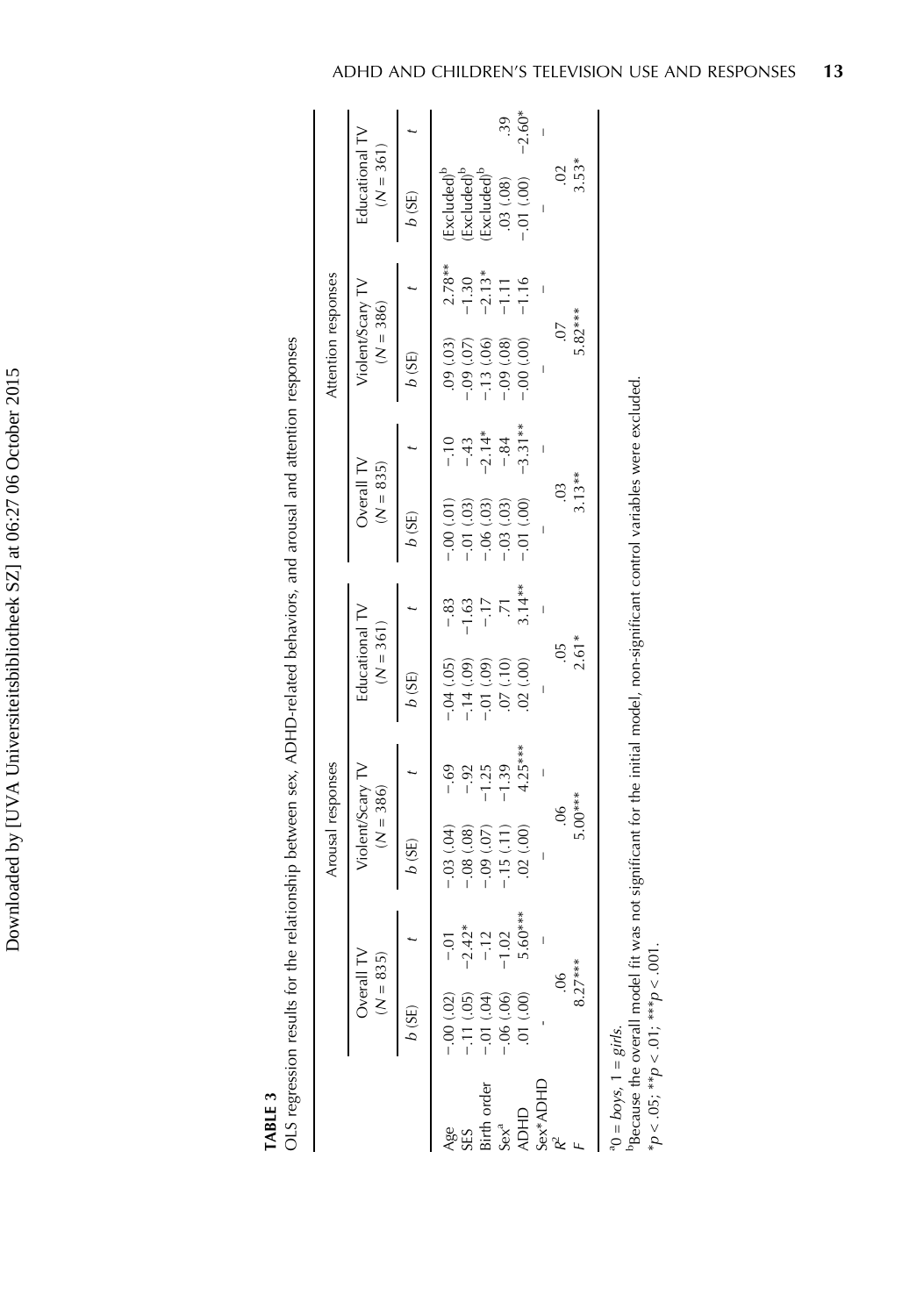<span id="page-14-0"></span>

#### FIGURE 3

Relationship (+95% CI) between ADHD-related behaviors and arousal when viewing television, separately for overall, violent/scary, and educational television viewing



#### FIGURE 4

Relationship (+95% CI) between ADHD-related behaviors and attention when viewing television, separately for overall, violent/scary, and educational television viewing

these children. However, in general, children's arousal to educational content was lower than their arousal to violent/scary content, which indicates that our arousal measure actually measured children's arousal response to the specific content viewed, and not just children's overall hyperactivity. Our findings are in line with the hypersensitivity hypothesis, which states that children high in ADHD-related behaviors show more arousal when exposed to exciting stimuli. We found this to be true not only for violent/ scary content, but also for overall and educational television. Given that arousal is frequently hypothesized to play a role in the relationship between ADHD-related behaviors and media use, our study may inspire future studies to specifically test the underlying role of arousal in the media–ADHD relationship.

ADHD-related behaviors were negatively associated with attention to television viewing in general and educational content, but not to violent/scary content. There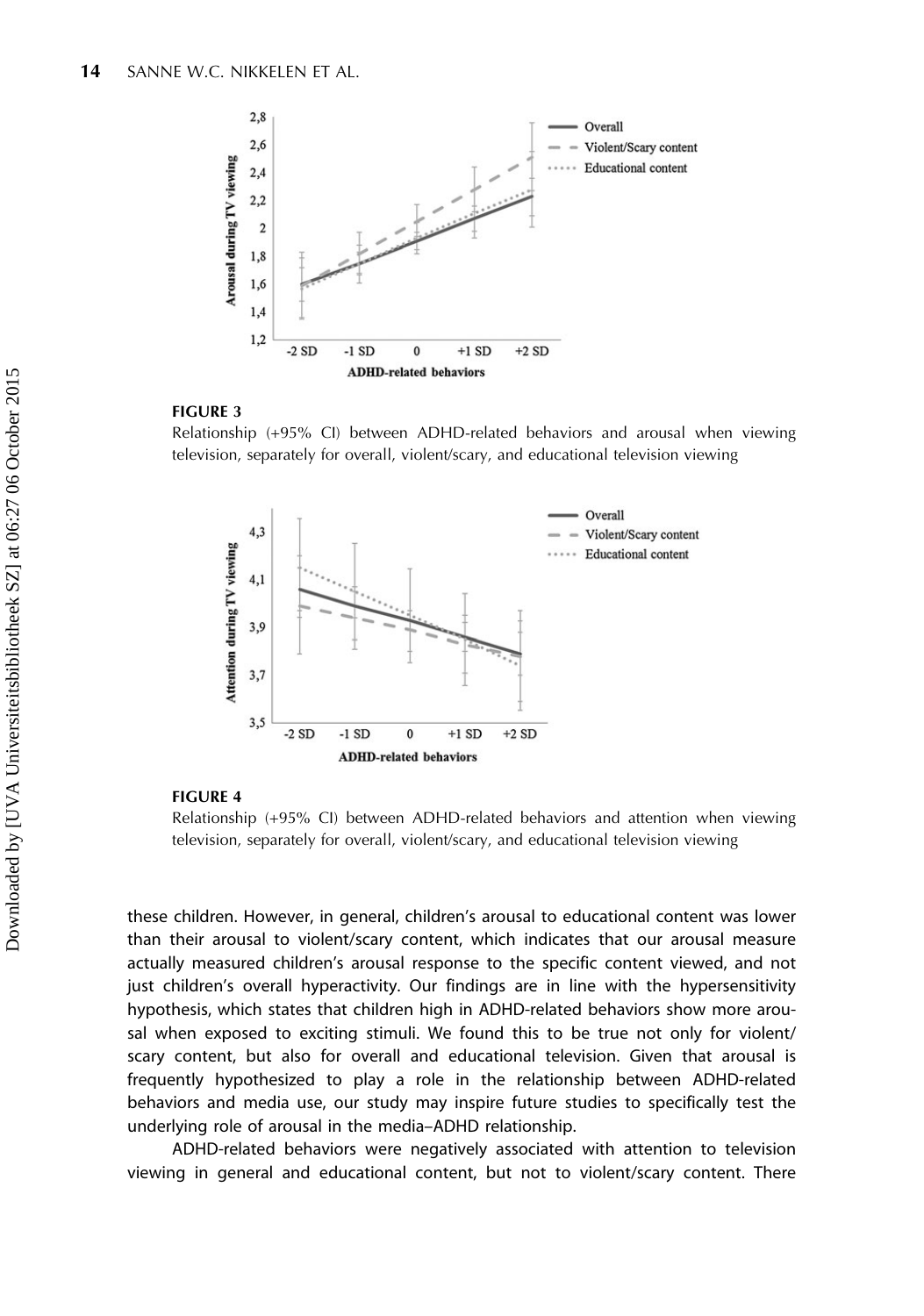were no sex differences in these relationships. These results are in line with our expectation that when television content contains less salient formal features, as is generally true for educational content, children who display more ADHD-related behaviors pay less attention to this content. This finding suggests that these children may not benefit from the positive effects that educational content potentially has on their cognitive skills (e.g. Wright et al., [2001](#page-20-0)). This implication is worrisome given that children with high levels of ADHD-related behaviors often face educational difficulties (Loe & Feldman, [2007\)](#page-18-0) and may thus have a greater need for activities that potentially enhance their cognitive skills compared to children with less ADHD-related behaviors. In recent years, educational media for children has become a multimillion industry. Much research and money is dedicated to making quality media products that specifically draw and hold the attention of children. Our results suggest that more research is needed to examine how children high in ADHD-related behaviors view educational programs and how educational programs can keep the attention of these children.

# Limitations and Directions for Future Research

The findings of our study should be considered in light of three limitations. First, our sample size was too small for some of our analyses. For example, arousal and attention responses to specific media content were only measured if the child actually used that specific media content. A considerable part of our sample did not watch any violent/scary or educational content. As such, the sample sizes for the analyses of arousal and attention to violent/scary and educational were smaller ( $N = 386$  for violent/scary and  $N = 361$  for educational content) than the sample sizes for the analyses regarding exposure ( $N = 865$ ). This may partially explain why we found sex differences with the exposure measures and not for the response measures. Future studies using larger sample sizes might have more statistical power to reveal possible sex differences.

A second limitation concerns our use of parent report measures of attention and arousal. Parent reports may be biased because of the personal involvement of the parent with the child. Moreover, parents may keep sex-stereotypical behavior in mind when reporting on their children's arousal and attention responses (e.g. boys are generally more active, thus heightened arousal may not have been reported as such). This may explain why we found no sex differences for these measures. However, using parent reports, we were able to specifically match television exposure with children's responses and are therefore considered a first step. Still, our study should be seen as a first step in discovering the role of attention and arousal in the relationship between ADHD-related behaviors and television use. Future observational and experimental studies are needed to validate these measures and confirm our findings.

Finally, due to the cross-sectional nature of our data, we cannot draw conclusions about the direction of our results. Although television use may be a function of ADHD-related behaviors, there are also hypotheses stating that television viewing, particularly exciting content, increases ADHD-related behaviors (e.g. Christakis, Zimmerman, DiGiuseppe, & McCarty, [2004](#page-17-0); Levine & Waite, [2000\)](#page-18-0). In addition, the effect may work in both directions, indicating a reinforcing spiral effect (Slater, [2007](#page-19-0)). To our knowledge, only one study considered both relationships in a sample of children in early childhood (Stevens, Barnard-Brak, & To, [2009\)](#page-19-0). Although this study found no relationship between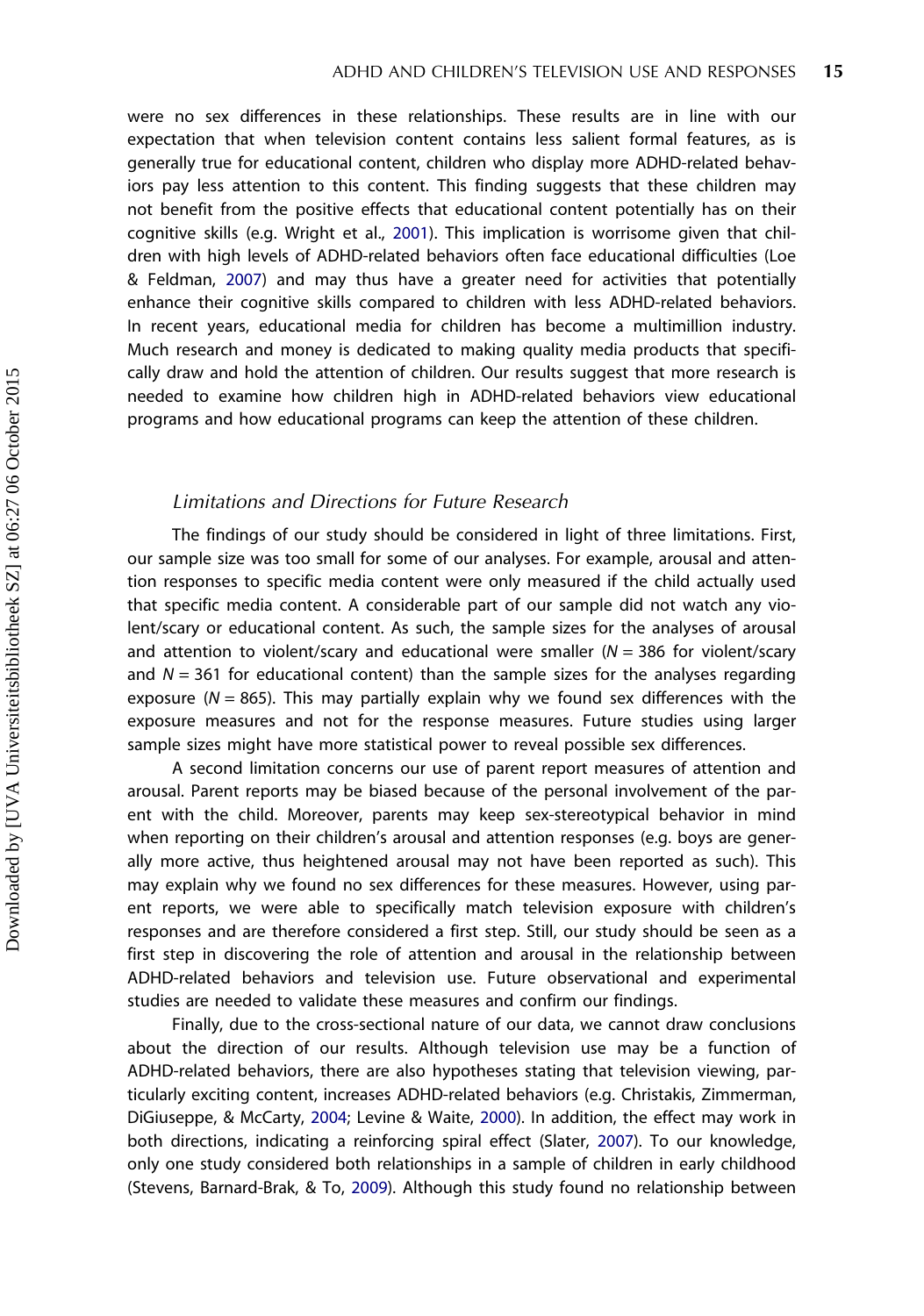<span id="page-16-0"></span>television viewing and ADHD-related behaviors over time, the authors did not examine the moderating influence of sex and focused only on overall amount of television viewing. Research further exploring the bidirectional relationships between ADHD-related behaviors and television viewing is therefore urgently needed.

# Conclusion

The findings of this study suggest that ADHD-related behaviors are associated with differences in both television viewing and responses to television content. These findings form an important first step toward the conceptualization and investigation of more nuanced models on the relationship between media use and ADHD-related behaviors. Future research should not only distinguish between different types of content that children are exposed to, but also more systematically conceptualize and model mediating (e.g. attention, arousal) and moderating (e.g. sex, age, temperament) factors. Only by investigating such indirect and conditional effects models are we able to arrive at a true understanding of the relationship between media use and ADHD-related behaviors.

#### DISCLOSURE STATEMENT

No potential conflict of interest was reported by the authors.

# FUNDING

This work was supported by a grant to the third author from the European Research Council under the European Union's Seventh Framework Programme [FP7/2007-2013]/ ERC grant agreement no [AdG09 249488-ENTCHILD].

#### **NOTE**

1. We have checked whether results were different when outliers were excluded or included, and found that this was only the case for exposure to educational television content. This relationship was significant with inclusion of outliers, but non-significant upon exclusion of the outliers. Because the initial result (for the full sample, including outliers) was not robust and influenced by only a few cases, we only describe the findings excluding the outliers.

#### **REFERENCES**

Acevedo-Polakovich, I. D., Lorch, E. P., & Milich, R. (2007). Comparing television use and reading in children with ADHD and non-referred children across two age groups. Media Psychology, 9, 447–472. doi:[10.1080/15213260701291387](http://dx.doi.org/10.1080/15213260701291387)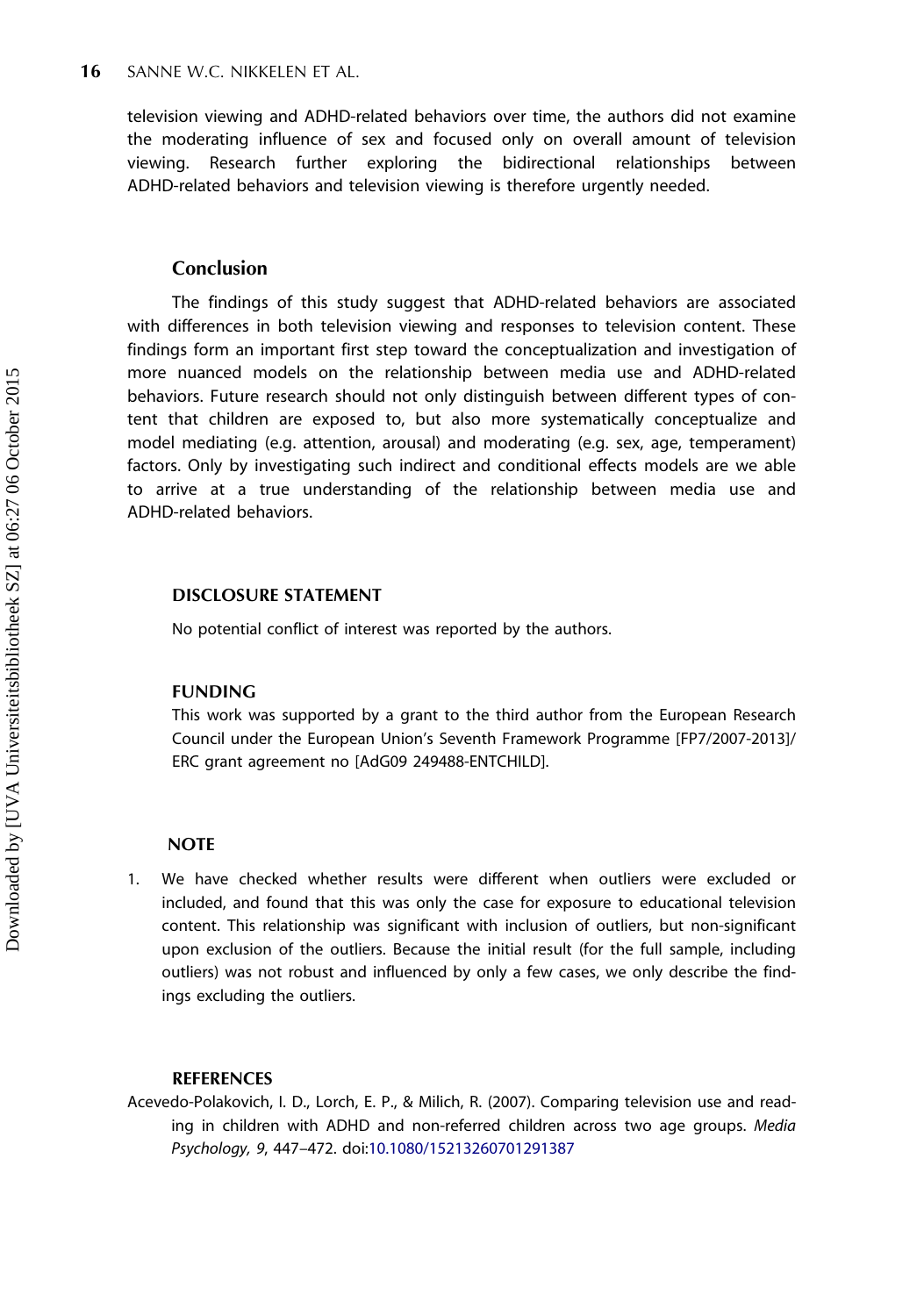- <span id="page-17-0"></span>Achenbach, T. M. (2009). The Achenbach System of Empirically Based Assessment (ASEBA): Development, findings, theory, and applications. Burlington, VT: University of Vermont Research Center for Children, Youth, & Families.
- American Psychiatric Association. (2013). Diagnostic and statistical manual of mental disorders (5th ed.). Arlington, VA: Author.
- Anderson, C. A., Shibuya, A., Ihori, N., Swing, E. L., Bushman, B. J., Sakamoto, A., … Saleem, M. (2010). Violent video game effects on aggression, empathy, and prosocial behavior in Eastern and Western countries: A meta-analytic review. Psychological Bulletin, 136, 151–173. doi[:10.1037/a0018251](http://dx.doi.org/10.1037/a0018251)
- Anderson, D. R., Field, D. E., Collins, P. A., Lorch, E. P., & Nathan, J. G. (1985). Estimates of young children's time with television: A methodological comparison of parent reports with time-lapse video home observation. Child Development, 56, 1345–1357.
- Bradley, M. M., & Lang, P. J. (1994). Measuring emotion: The self-assessment manikin and the semantic differential. Journal of Behavior Therapy and Experimental Psychiatry, 25, 49–59. doi[:10.1016/0005-7916\(94\)90063-9](http://dx.doi.org/10.1016/0005-7916(94)90063-9)
- Cantor, J., & Nathanson, A. (1996). Children's fright reactions to television news. Journal of Communication, 46, 139–152. doi[:10.1111/j.1460-2466.1996.tb01510.x](http://dx.doi.org/10.1111/j.1460-2466.1996.tb01510.x)
- CBS. (2003). Een op de elf kinderen is enig kind [One in eleven children is a single-child]. Retrieved from [http://www.cbs.Nl/Nl-NL/Menu/Themas/Bevolking/Publicaties/Artikelen/](http://www.cbs.Nl/Nl-NL/Menu/Themas/Bevolking/Publicaties/Artikelen/Archief/2003/2003-1125-Wm.Htm) [Archief/2003/2003-1125-Wm.Htm](http://www.cbs.Nl/Nl-NL/Menu/Themas/Bevolking/Publicaties/Artikelen/Archief/2003/2003-1125-Wm.Htm)
- Christakis, D. A., Zimmerman, F. J., DiGiuseppe, D. L., & McCarty, C. A. (2004). Early television exposure and subsequent attentional problems in children. Pediatrics, 113, 708–713. doi[:10.1542/peds.113.4.708](http://dx.doi.org/10.1542/peds.113.4.708)
- Else-Quest, N., Hyde, J., Goldsmith, H., & Van Hulle, C. (2006). Gender differences in temperament: A meta-analysis. Psychological Bulletin, 132, 33–72. doi:[10.1037/0033-](http://dx.doi.org/10.1037/0033-2909.132.1.33) [2909.132.1.33](http://dx.doi.org/10.1037/0033-2909.132.1.33)
- Ferguson, C. J. (2011). The influence of television and video game use on attention and school problems: A multivariate analysis with other risk factors controlled. Journal of Psychiatric Research, 45, 808–813. doi:[10.1016/j.psychires.2010.11.010](http://dx.doi.org/10.1016/j.psychires.2010.11.010)
- Fleming, M. J., & Rickwood, D. J. (2001). Effects of violent versus nonviolent video games on children's arousal, aggressive mood, and positive mood. Journal of Applied Social Psychology, 31, 2047–2071. doi[:10.1111/j.1559-1816.2001.tb00163.x](http://dx.doi.org/10.1111/j.1559-1816.2001.tb00163.x)
- Froehlich, T. E., Lanphear, B. P., Epstein, J. N., Barbaresi, W. J., Katusic, S. K., & Kahn, R. S. (2007). Prevelance, recognition, and treatment of attention-deficit/hyperactivity disorder in a national sample of US children. Archives of Pediatrics & Adolescent Medicine, 161, 857–864. doi[:10.1080/15374410902851382](http://dx.doi.org/10.1080/15374410902851382)
- Gentile, D. A., Swing, E. L., Lim, C. G., & Khoo, A. (2012). Video game playing, attention problems, and impulsiveness: Evidence of bidirectional causality. Psychology of Popular Media Culture, 1, 62–70. doi:[10.1037/a0026969](http://dx.doi.org/10.1037/a0026969)
- Gilissen, R., Koolstra, C. M., van IJzendoorn, M. H., Bakermans-Kranenburg, M. J., & van der Veer, R. (2007). Physiological reactions of preschoolers to fear-inducing film clips: Effects of temperamental fearfulness and quality of the parent-child relationship. Developmental Psychobiology, 49, 187–195. doi:[10.1002/dev.20188](http://dx.doi.org/10.1002/dev.20188)
- Gorely, T., Marshall, S. J., & Biddle, S. J. H. (2004). Couch kids: Correlates of television viewing among youth. International Journal of Behavioral Medicine, 11, 152–163. doi:[10.1207/](http://dx.doi.org/10.1207/s15327558ijbm1103_4) [s15327558ijbm1103\\_4](http://dx.doi.org/10.1207/s15327558ijbm1103_4)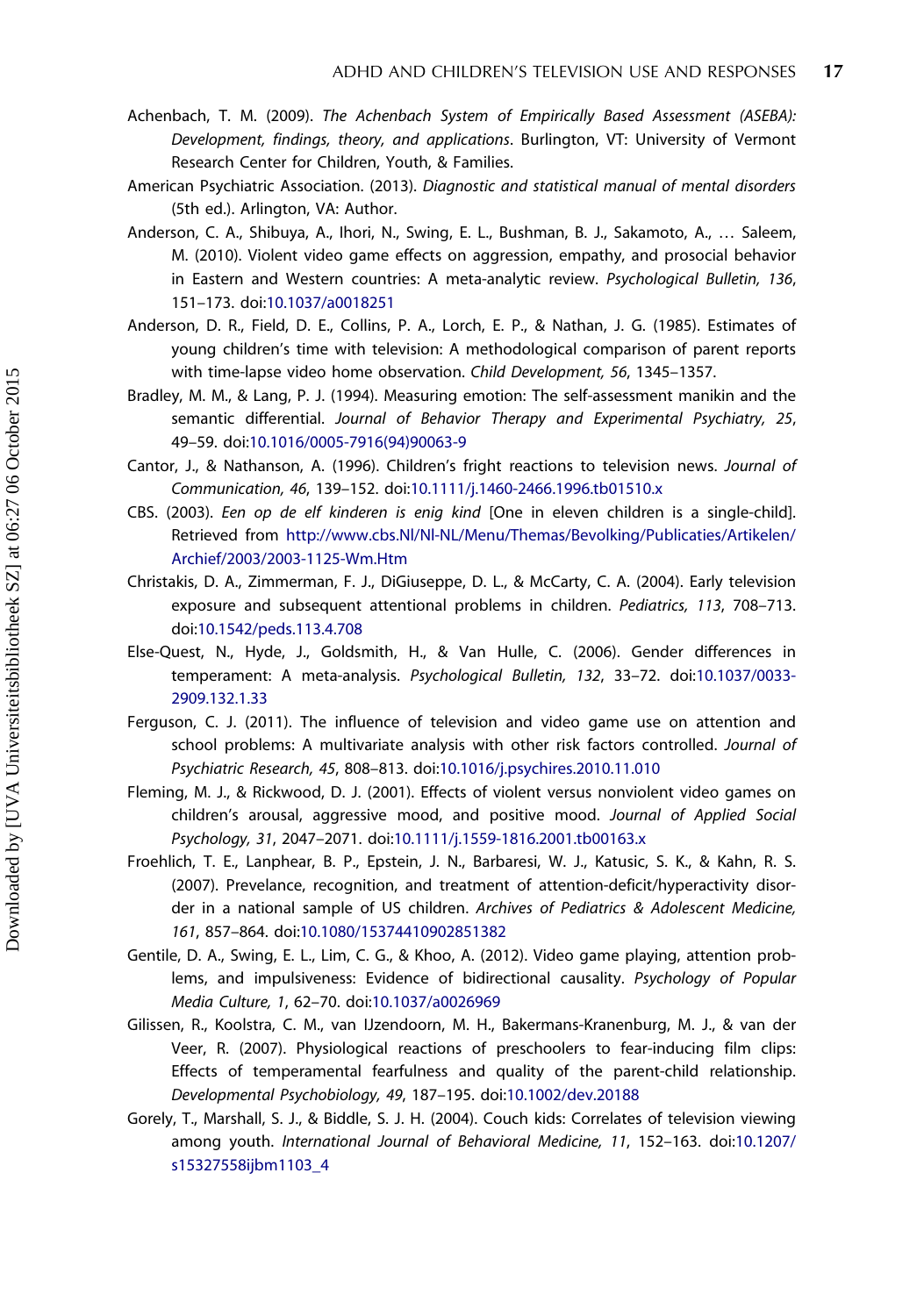- <span id="page-18-0"></span>Hastings, E. C., Karas, T. L., Winsler, A., Way, E., Madigan, A., & Tyler, S. (2009). Young children's video/computer game use: Relations with school performance and behavior. Issues in Mental Health Nursing, 30, 638–649. doi:[10.1080/01612840903050414](http://dx.doi.org/10.1080/01612840903050414)
- Hoza, B. (2007). Peer functioning in children with ADHD. Journal of Pediatric Psychology, 32, 655–663. doi[:10.1093/jpepsy/jsm024](http://dx.doi.org/10.1093/jpepsy/jsm024)
- Johnston, C., & Mash, E. (2001). Families of children with attention-deficit/hyperactivity disorder: Review and recommendations for future research. Clinical Child and Family Psychology Review, 4, 183–207. doi:[10.1023/A:1017592030434](http://dx.doi.org/10.1023/A:1017592030434)
- Knezevic, B. (2009). Television content and attention deficit/hyperactivity disorder (ADHD) symptoms: Testing the relationship in preschoolers (Unpublished master's). University of Windsor, Ontario, Canada.
- Lambert, D. (1992). Zero-inflated poisson regression, with an application to defects in manufacturing. Technometrics, 34(1), 1–14. doi:[10.1080/00401706.1992.10485228](http://dx.doi.org/10.1080/00401706.1992.10485228)
- Lang, A., Zhou, S. H., Schwartz, N., Bolls, P. D., & Potter, R. F. (2000). The effects of edits on arousal, attention, and memory for television messages: When an edit is an edit can an edit be too much? Journal of Broadcasting & Electronic Media, 44, 94–109. doi[:10.1207/s15506878jobem4401\\_7](http://dx.doi.org/10.1207/s15506878jobem4401_7)
- Larsson, H., Anckarsater, H., Råstam, M., Chang, Z., & Lichtenstein, P. (2012). Childhood attention-deficit hyperactivity disorder as an extreme of a continuous trait: A quantitative genetic study of 8,500 twin pairs. Journal of Child Psychology and Psychiatry, 53, 73–80. doi[:10.1111/j.1469-7610.2011.02467.x](http://dx.doi.org/10.1111/j.1469-7610.2011.02467.x)
- Lazzaro, I., Gordon, E., Li, W., Lim, C., Plahn, M., Whitmont, S., & Clarke, S. (1999). Simultaneous EEG and EDA measures in adolescent attention deficit hyperactivity disorder. International Journal of Psychophysiology, 34, 123–134. doi:[10.1016/S0167-8760\(99\)00068-9](http://dx.doi.org/10.1016/S0167-8760(99)00068-9)
- Levine, L. E., & Waite, B. M. (2000). Television viewing and attentional abilities in fourth and fifth grade children. Journal of Applied Developmental Psychology, 21, 667–679. doi[:10.1016/S0193-3973\(00\)00060-5](http://dx.doi.org/10.1016/S0193-3973(00)00060-5)
- Loe, I. M., & Feldman, H. M. (2007). Academic and educational outcomes of children with ADHD. Journal of Pediatric Psychology, 32, 643–654. doi[:10.1093/jpepsy/jsl054](http://dx.doi.org/10.1093/jpepsy/jsl054)
- Lorch, E. P., Milich, R., Sanchez, R. P., van den Broek, P., Baer, S., Hooks, K., … Welsh, R. (2000). Comprehension of televised stories in boys with attention deficit/hyperactivity disorder and nonreferred boys. Journal of Abnormal Psychology, 109, 321–330. doi[:10.1037/0021-843X.109.2.321](http://dx.doi.org/10.1037/0021-843X.109.2.321)
- Mazurek, M. O., & Engelhardt, C. R. (2013). Video game use in boys with autism spectrum disorder, ADHD, or typical development. Pediatrics, 132, 260–266. doi:[10.1542/](http://dx.doi.org/10.1542/peds.2012-3956) [peds.2012-3956](http://dx.doi.org/10.1542/peds.2012-3956)
- McCollum, J. F., & Bryant, J. (2003). Pacing in children's television programming. Mass Communication and Society, 6, 115–136. doi[:10.1207/S15327825MCS0602\\_1](http://dx.doi.org/10.1207/S15327825MCS0602_1)
- Milich, R., & Lorch, E. P. (1994). Television viewing methodology to understand cognitive processing of ADHD children. In T. H. Ollendick & R. J. Prinz (Eds.), Advances in Clinical Child Psychology (Vol. 16, pp. 177–201). New York, NY: Plenum Press.
- Miller, C. J., Marks, D. J., Miller, S. R., Berwid, O. G., Kera, E. A., Santra, A., & Halperin, J. M. (2007). Brief report: Television viewing and risk for attention problems in preschool children. Journal of Pediatric Psychology, 32, 448–452. doi[:10.1093/jpepsy/jsl035](http://dx.doi.org/10.1093/jpepsy/jsl035)
- Nikkelen, S. W. C., Valkenburg, P. M., Huizinga, M., & Bushman, B. J. (2014). Media use and ADHD-related behaviors in children and adolescents: A meta-analysis. Developmental Psychology, 50, 2228–2241. doi[:10.1037/a0037318](http://dx.doi.org/10.1037/a0037318)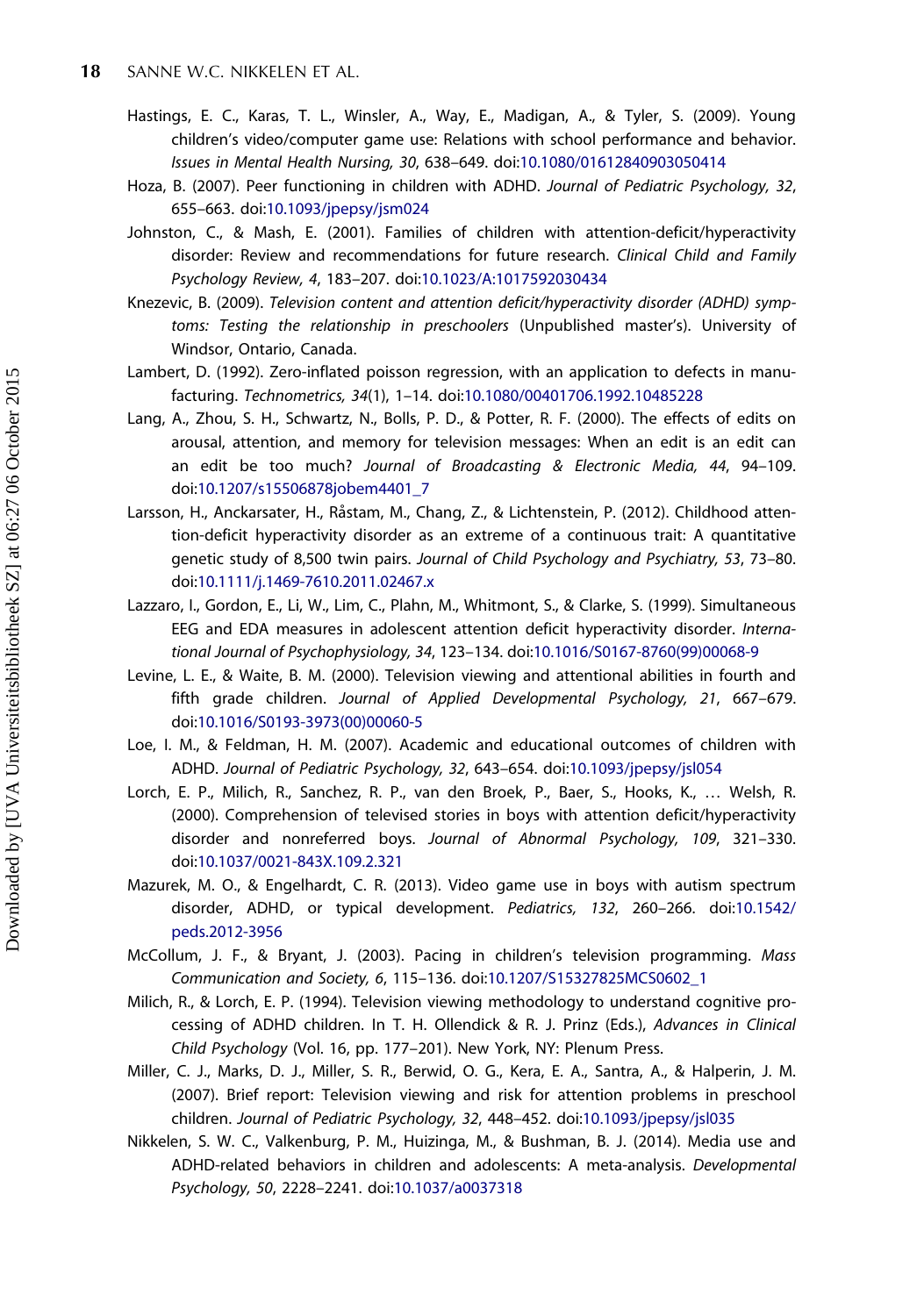- <span id="page-19-0"></span>Nikkelen, S. W. C., Vossen, H. G. M., Valkenburg, P. M., Velders, F. P., Windhorst, D. A., Jaddoe, V. W. V., … Hofman, A. (2014). Media violence and children's ADHD-related behaviors: A genetic susceptibility perspective. Journal of Communication, 64, 42–60. doi:[10.1111/](http://dx.doi.org/10.1111/jcom.12073) [jcom.12073](http://dx.doi.org/10.1111/jcom.12073)
- Osborne, J. W., & Overbay, A. (2004). The power of outliers (and why researchers should always check for them). Practical Assessment, Research, and Evaluation, 9(6), 1–8. Retrieved from <http://pareonline.net/getvn.asp?v=9&n=6>
- Paik, H., & Comstock, G. (1994). The effects of television violence on antisocial behavior: A meta-analysis. Communication Research, 21, 516–546. doi[:10.1177/009365094021004004](http://dx.doi.org/10.1177/009365094021004004)
- Polanczyk, G., Caspi, A., Houts, R., Kollins, S. H., Rohde, L. A., & Moffitt, T. E. (2010). Implications of extending the ADHD age-of-onset criterion to age 12: Results from a prospectively studied birth cohort. Journal of the American Academy of Child & Adolescent Psychiatry, 49, 210–216. doi:[10.1016/j.jaac.2009.12.014](http://dx.doi.org/10.1016/j.jaac.2009.12.014)
- Rajendran, K., Trampush, J. W., Rindskopf, D., Marks, D. J., O'Neill, S., & Halperin, J. M. (2013). Association between variation in neuropsychological development and trajectory of ADHD severity in early childhood. American Journal of Psychiatry, 170, 1205–1211. doi[:10.1176/appi.ajp.2012.12101360](http://dx.doi.org/10.1176/appi.ajp.2012.12101360)
- Scholte, E. M., & Van der Ploeg, J. D. (2010). ADHD-vragenlijst [ADHD questionnaire] (3rd revised ed.). Houten: Bohn Stafleu van Loghum.
- Sikström, S., & Söderlund, G. (2007). Stimulus-dependent dopamine release in attention-deficit/hyperactivity disorder. Psychological Review, 114, 1047–1075. doi:[10.1037/0033-](http://dx.doi.org/10.1037/0033-295x.114.4.1047) [295x.114.4.1047](http://dx.doi.org/10.1037/0033-295x.114.4.1047)
- Slater, M. D. (2007). Reinforcing spirals: The mutual influence of media selectivity and media effects and their impact on individual behavior and social identity. Communication Theory, 17, 281–303. doi[:10.1111/j.1468-2885.2007.00296.x](http://dx.doi.org/10.1111/j.1468-2885.2007.00296.x)
- Stevens, T., Barnard-Brak, L., & To, Y. (2009). Television viewing and symptoms of inattention and hyperactivity across time the importance of research questions. Journal of Early Intervention, 31, 215–226. doi[:10.1177/1053815109338562](http://dx.doi.org/10.1177/1053815109338562)
- Tomopoulos, S., Dreyer, B. P., Valdez, P., Flynn, V., Foley, G., Berkule, S. B., & Mendelsohn, A. L. (2007). Media content and externalizing behaviors in latino toddlers. Ambulatory Pediatrics, 7, 232–238. doi[:10.1016/j.ambp.2007.02.004](http://dx.doi.org/10.1016/j.ambp.2007.02.004)
- Valkenburg, P. M., Beentjes, H., Nikken, P., & Tan, E. (2008). Kijkwijzer: The dutch rating system for audiovisual productions. Communications, 27, 79–102. doi[:10.1515/](http://dx.doi.org/10.1515/comm.27.1.79) [comm.27.1.79](http://dx.doi.org/10.1515/comm.27.1.79)
- Valkenburg, P. M., & Cantor, J. (2000). Children's likes and dislikes of entertainment programs. In D. Zillmann & P. Vorderer (Eds.), Media entertainment: The psychology of its appeal (pp. 135–152). Hillsdale, NJ: Erlbaum.
- Valkenburg, P. M., Cantor, J., & Peeters, A. L. (2000). Fright reactions to television: A child survey. Communication Research, 27, 82–99. doi:[10.1177/009365000027001004](http://dx.doi.org/10.1177/009365000027001004)
- Valkenburg, P. M., & Janssen, S. C. (1999). What do children value in entertainment programs? A cross-cultural investigation. Journal of Communication, 49, 3–21. doi:[10.1111/](http://dx.doi.org/10.1111/j.1460-2466.1999.tb02790.x) [j.1460-2466.1999.tb02790.x](http://dx.doi.org/10.1111/j.1460-2466.1999.tb02790.x)
- Valkenburg, P. M., & Cantor, J. (2001). The development of a child into a consumer. Journal of Applied Developmental Psychology, 22, 61–72. doi:[10.1016/S0193-3973\(00\)00066-6](http://dx.doi.org/10.1016/S0193-3973(00)00066-6)
- Valkenburg, P. M., & Peter, J. (2013). The differential susceptibility to media effects model. Journal of Communication, 63, 221–243. doi[:10.1111/jcom.12024](http://dx.doi.org/10.1111/jcom.12024)